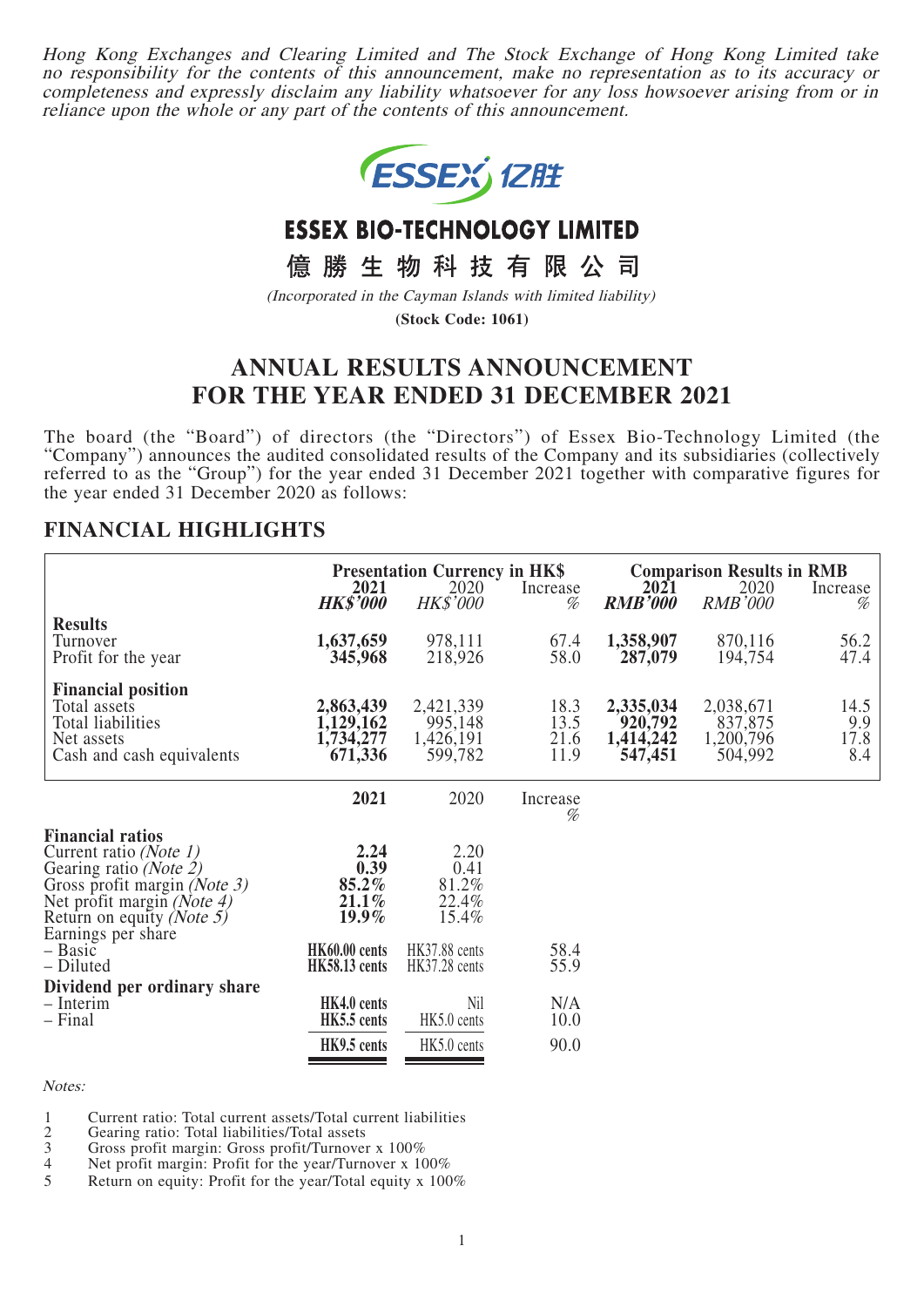# **CONSOLIDATED STATEMENT OF PROFIT OR LOSS AND OTHER COMPREHENSIVE INCOME**

For the year ended 31 December 2021

|                                                                     |                   | 2021                 | 2020            |
|---------------------------------------------------------------------|-------------------|----------------------|-----------------|
|                                                                     | <b>Notes</b>      | <b>HK\$</b>          | HK\$            |
| <b>Turnover</b>                                                     | 3 & 4             | 1,637,659,431        | 978, 111, 126   |
| Cost of sales                                                       |                   | (241, 892, 649)      | (184, 284, 018) |
| <b>Gross profit</b>                                                 |                   | 1,395,766,782        | 793,827,108     |
| Other revenue, and other gains and losses                           |                   | (2,374,656)          | 46,691,190      |
| Distribution and selling expenses                                   |                   | (835, 953, 964)      | (476, 629, 742) |
| Administrative expenses                                             |                   | (153, 756, 279)      | (111, 612, 214) |
| Finance costs                                                       |                   | (9, 224, 505)        | (1,421,405)     |
| Profit before income tax                                            | $\mathfrak{H}$    | 394,457,378          | 250,854,937     |
| Income tax                                                          | 6                 | (48, 489, 295)       | (31, 929, 382)  |
| Profit for the year                                                 |                   | 345,968,083          | 218,925,555     |
| Other comprehensive income                                          |                   |                      |                 |
| Items that may be reclassified subsequently to profit or loss:      |                   |                      |                 |
| Exchange differences on translation of financial statements of      |                   |                      |                 |
| foreign operations                                                  |                   | 49,647,277           | 78,189,800      |
| Items that will not be reclassified subsequently to profit or loss: |                   |                      |                 |
| Changes in fair value of equity instruments at                      |                   |                      |                 |
| fair value through other comprehensive income                       |                   | (29, 110, 034)       | (35, 491, 729)  |
| Other comprehensive income for the year                             |                   | 20,537,243           | 42,698,071      |
| Total comprehensive income for the year                             |                   | 366,505,326          | 261,623,626     |
| Earnings per share attributable to owners of the Company            |                   |                      |                 |
| <b>Basic</b>                                                        | $\mathcal{S}_{0}$ | HK60.00 cents        | HK37.88 cents   |
| Diluted                                                             | 8                 | <b>HK58.13</b> cents | HK37.28 cents   |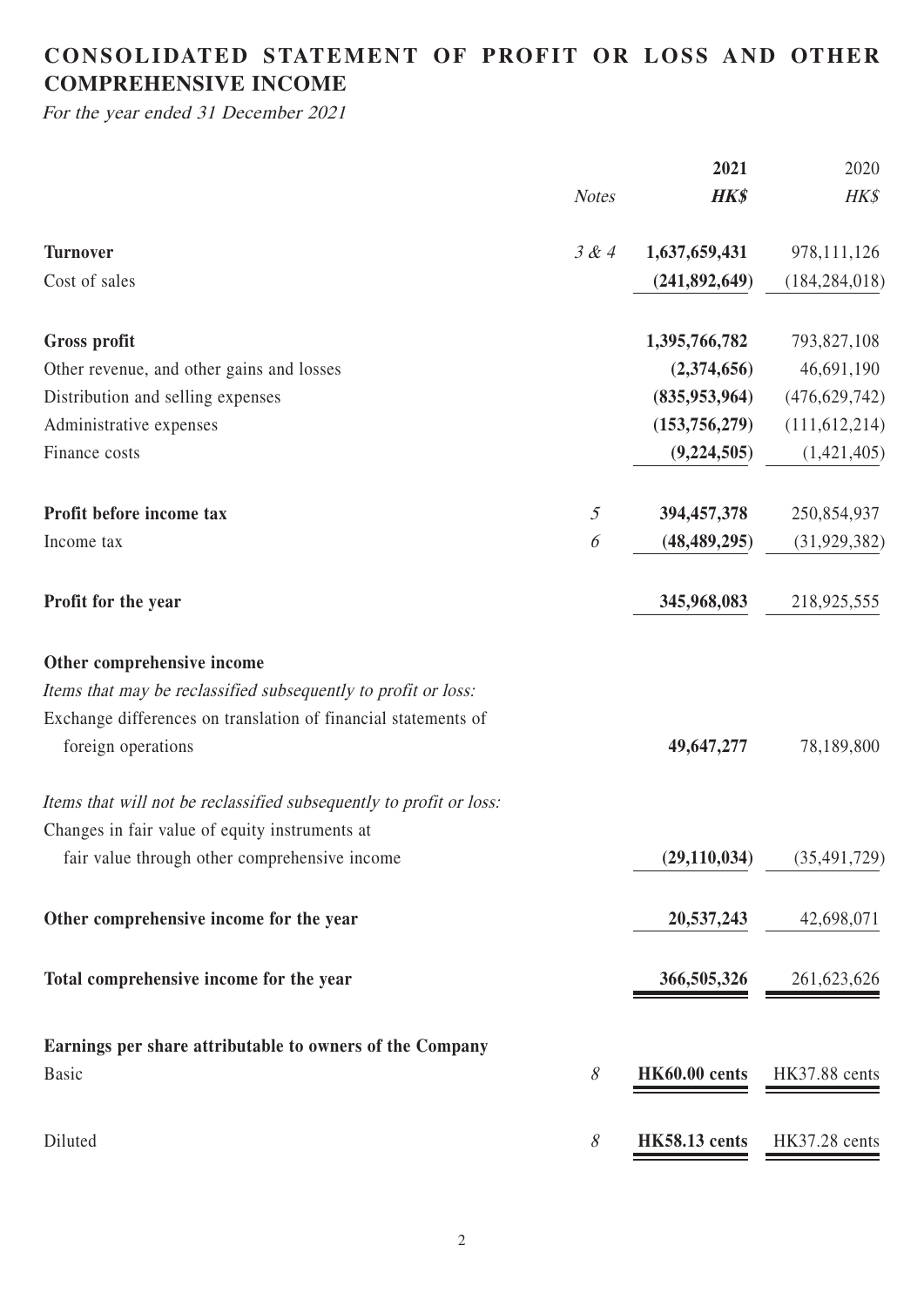# **CONSOLIDATED STATEMENT OF FINANCIAL POSITION**

At 31 December 2021

|                                                                                                                                                                                                                                                | <b>Notes</b>               | 2021<br><b>HK\$</b>                                                                            | 2020<br>HK\$                                                                                  |
|------------------------------------------------------------------------------------------------------------------------------------------------------------------------------------------------------------------------------------------------|----------------------------|------------------------------------------------------------------------------------------------|-----------------------------------------------------------------------------------------------|
| <b>Non-current assets</b><br>Property, plant and equipment<br>Right-of-use assets<br>Land use rights<br>Goodwill<br>Other intangible assets<br>Convertible loan receivables                                                                    | 9<br>10<br>11              | 347, 159, 223<br>4,743,689<br>17,009,317<br>50,898,259<br>775,308,288                          | 272,947,032<br>6,799,732<br>16,868,065<br>24, 152, 737<br>585,793,308<br>42, 434, 225         |
| Financial assets at fair value through<br>other comprehensive income<br>Financial assets at fair value through profit or loss<br>Deposits and prepayments                                                                                      | 12<br>12<br>15             | 50,160,757<br>6,415,583<br>64, 352, 538                                                        | 78,574,033<br>6,338,294<br>54, 577, 132                                                       |
| <b>Total non-current assets</b>                                                                                                                                                                                                                |                            | 1,316,047,654                                                                                  | 1,088,484,558                                                                                 |
| <b>Current assets</b><br>Inventories<br>Trade and other receivables<br>Deposits and prepayments<br>Convertible loan receivables<br>Financial assets at fair value through profit or loss<br>Pledged bank deposits<br>Cash and cash equivalents | 13<br>14<br>15<br>11<br>12 | 97,573,756<br>674,268,029<br>10,748,445<br>39,976,864<br>14,666<br>53,473,930<br>671, 335, 685 | 147,036,202<br>483,253,437<br>29,702,430<br>32,915,927<br>15,231<br>40,150,000<br>599,781,645 |
| <b>Total current assets</b>                                                                                                                                                                                                                    |                            | 1,547,391,375                                                                                  | 1,332,854,872                                                                                 |
| <b>Total assets</b>                                                                                                                                                                                                                            |                            | 2,863,439,029                                                                                  | 2,421,339,430                                                                                 |
| <b>Current liabilities</b><br>Trade and other payables<br>Bank borrowings<br>Lease liabilities<br>Current tax liabilities                                                                                                                      | 16                         | 468,762,578<br>153,366,235<br>2,548,672<br>64,907,899                                          | 396,893,313<br>200,750,000<br>2,258,271<br>6,123,764                                          |
| <b>Total current liabilities</b>                                                                                                                                                                                                               |                            | 689,585,384                                                                                    | 606,025,348                                                                                   |
| Net current assets                                                                                                                                                                                                                             |                            | 857,805,991                                                                                    | 726,829,524                                                                                   |
| <b>Total assets less current liabilities</b>                                                                                                                                                                                                   |                            | 2,173,853,645                                                                                  | 1,815,314,082                                                                                 |
| <b>Non-current liabilities</b><br>Bank borrowings<br>Lease liabilities<br>Convertible loan payable<br>Deferred tax liabilities                                                                                                                 | 17                         | 263,416,760<br>2,780,815<br>143,072,711<br>30,306,066                                          | 214,074,021<br>5, 161, 776<br>140,529,056<br>29,358,395                                       |
| <b>Total non-current liabilities</b>                                                                                                                                                                                                           |                            | 439,576,352                                                                                    | 389,123,248                                                                                   |
| <b>Total liabilities</b>                                                                                                                                                                                                                       |                            | 1,129,161,736                                                                                  | 995,148,596                                                                                   |
| <b>NET ASSETS</b>                                                                                                                                                                                                                              |                            | 1,734,277,293                                                                                  | 1,426,190,834                                                                                 |
| Capital and reserves attributable to owners of the Company<br>Share capital<br>Reserves                                                                                                                                                        |                            | 57,555,800<br>1,676,721,493                                                                    | 57,690,300<br>1,368,500,534                                                                   |
| <b>TOTAL EQUITY</b>                                                                                                                                                                                                                            |                            | 1,734,277,293                                                                                  | 1,426,190,834                                                                                 |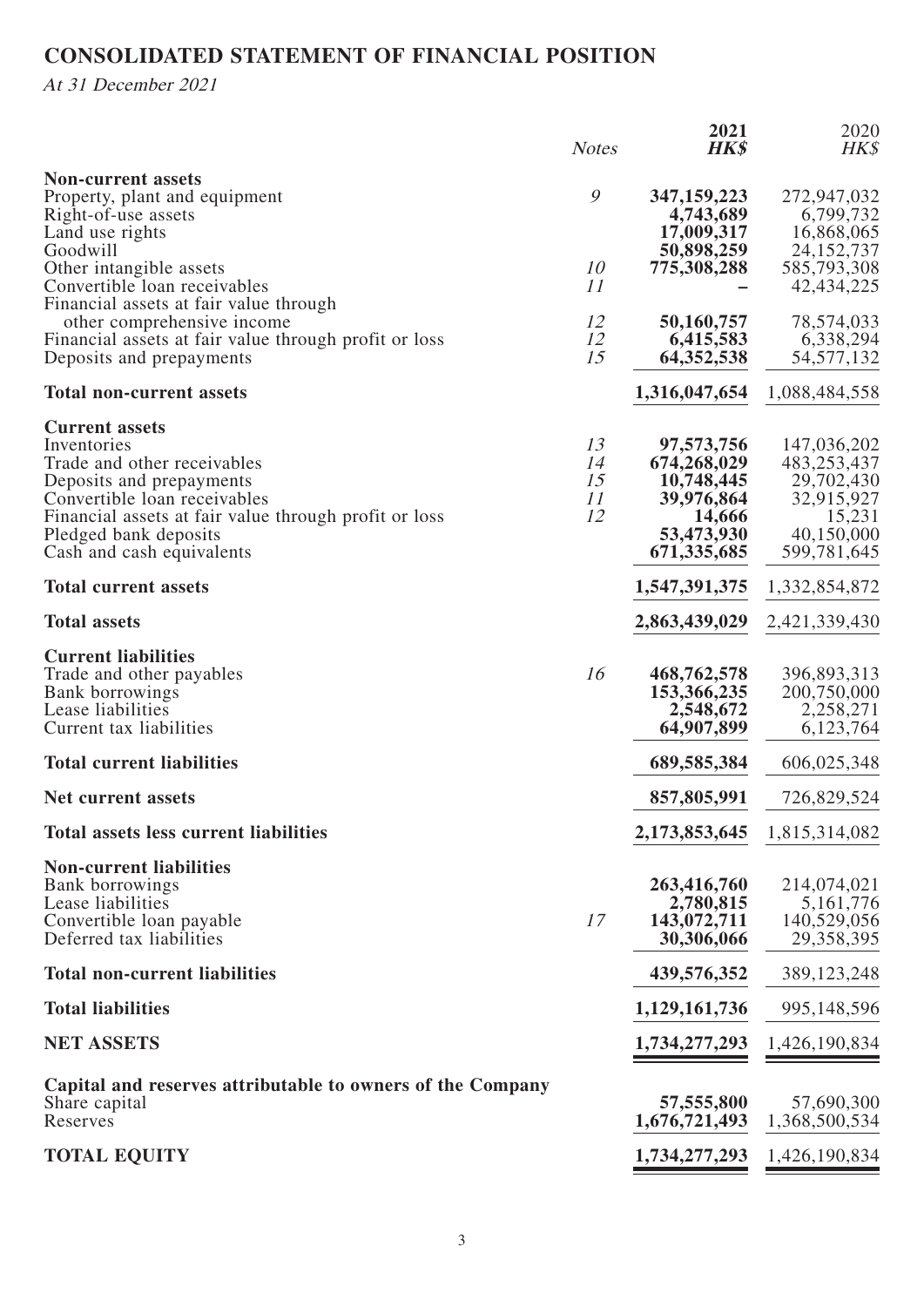### **NOTES:**

### **1. BASIS OF PREPARATION OF THE FINANCIAL STATEMENTS**

The consolidated financial statements have been prepared in accordance with Hong Kong Financial Reporting Standards ("HKFRSs") (which include all Hong Kong Financial Reporting Standards, Hong Kong Accounting Standards ("HKASs") and Interpretations) issued by the Hong Kong Institute of Certified Public Accountants and the disclosure requirements of the Hong Kong Companies Ordinance. In addition, the consolidated financial statements include applicable disclosures required by the Rules Governing the Listing of Securities on The Stock Exchange of Hong Kong Limited (the "Listing Rules").

#### **2. ADOPTION OF HKFRSs**

#### **Adoption of revised HKFRSs with effect from 1 January 2021**

### **Amendments to HKFRS 9, HKAS 39, HKFRS 7, HKFRS 4 and HKFRS 16 – Interest Rate Benchmark Reform Phase 2**

The amendments provide temporary reliefs which address the financial reporting effects when an interbank offered rate ("IBOR") is replaced with an alternative nearly risk-free interest rate ("RFR"). The amendments include the following practical expedients:

- A practical expedient to require contractual changes, or changes to cash flows that are directly required by the reform, to be treated as changes to a floating interest rate, equivalent to a movement in a market rate of interest
- Permit changes required by IBOR reform to be made to hedge designations and hedge documentation without the hedging relationship being discontinued
- Provide temporary relief to entities from having to meet the separately identifiable requirement when an RFR instrument is designated as a hedge of a risk component

The adoption of these amendments in the current year has no material impact on the Group's financial statements.

#### **Amendments to HKFRS 16 – COVID-19-Related Rent Concessions**

With effect from 1 June 2020, HKFRS 16 was amended to provide a practical expedient for lessees accounting for rent concessions that arise as a direct consequence of the COVID-19 pandemic and satisfy the following criteria:

- (a) The change in lease payments results in revised consideration for the lease that is substantially the same as, or less than, the consideration for the lease immediately preceding the change;
- (b) The reduction in lease payments affects only payments originally due on or before 30 June 2021; and
- (c) There is no substantive change to other terms and conditions of the lease.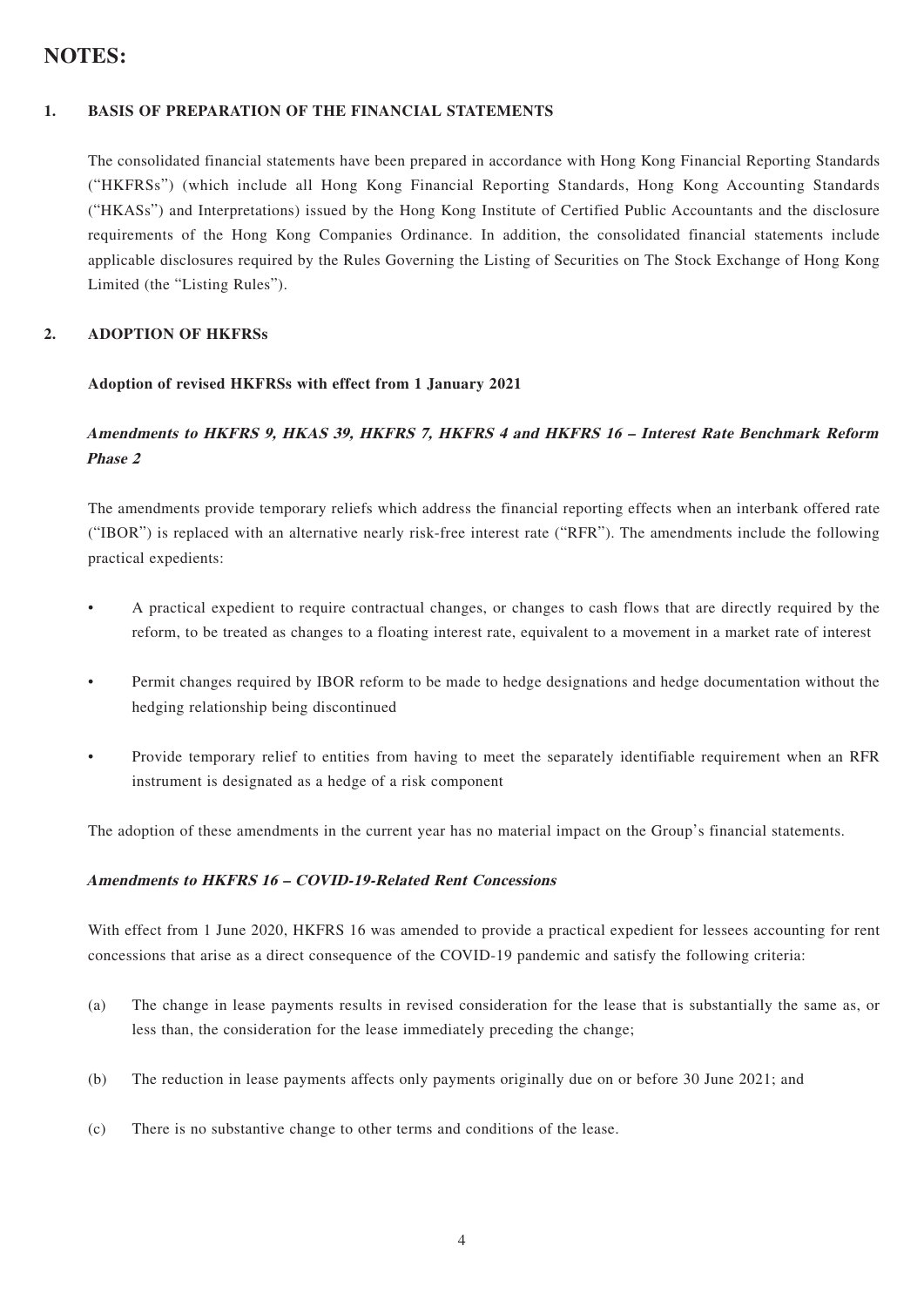Rent concessions that satisfy these criteria may be accounted for in accordance with the practical expedient, which means the lessee does not assess whether the rent concession meets the definition of a lease modification. Lessees apply other requirements in HKFRS 16 in accounting for the concession.

On 9 April 2021, another amendment was issued to extend the above practical expedient to reductions in lease payments that were originally due on or before 30 June 2022. This amendment is effective for annual periods beginning on or after 1 April 2021 with earlier application permitted including the financial statements not authorised for issue at 9 April 2021. The amendment is to be applied mandatorily by those entities that have elected to apply the previous amendment.

The adoption of these amendments in the current year has no material impact on the Group's financial statements.

#### **3. TURNOVER**

Turnover represents the sales value of goods supplied to customers and service income (net of sales tax, value-added tax, commercial discounts and sales returns), further details of which are set out in note 4.

#### **4. SEGMENT REPORTING**

The Group manages its businesses by business lines. The segment information is reported internally to the chief operating decision-maker (i.e. executive Directors) for the purposes of resources allocation and performance assessment. The Group's reportable and operating segments for financial reporting purposes are as follows:

- Ophthalmic products
- Surgical products

#### **(a) Reportable segments**

The chief operating decision-maker monitors the results of its business units separately for the purpose of making decision about resources allocation and performance assessment. Segment performance is evaluated based on the results from the reportable segments as explained in the table below.

#### **For the year ended 31 December 2021**

|                                                                 | Ophthalmic<br>products<br><b>HK\$</b> | <b>Surgical</b><br>products<br><b>HK\$</b> | <b>Total</b><br><b>HK\$</b> |  |
|-----------------------------------------------------------------|---------------------------------------|--------------------------------------------|-----------------------------|--|
| Reportable segment revenue<br>- Revenue from external customers | 673,265,311                           | 964, 394, 120                              | 1,637,659,431               |  |
| Reportable segment profit                                       | 214,848,770                           | 273,732,972                                | 488,581,742                 |  |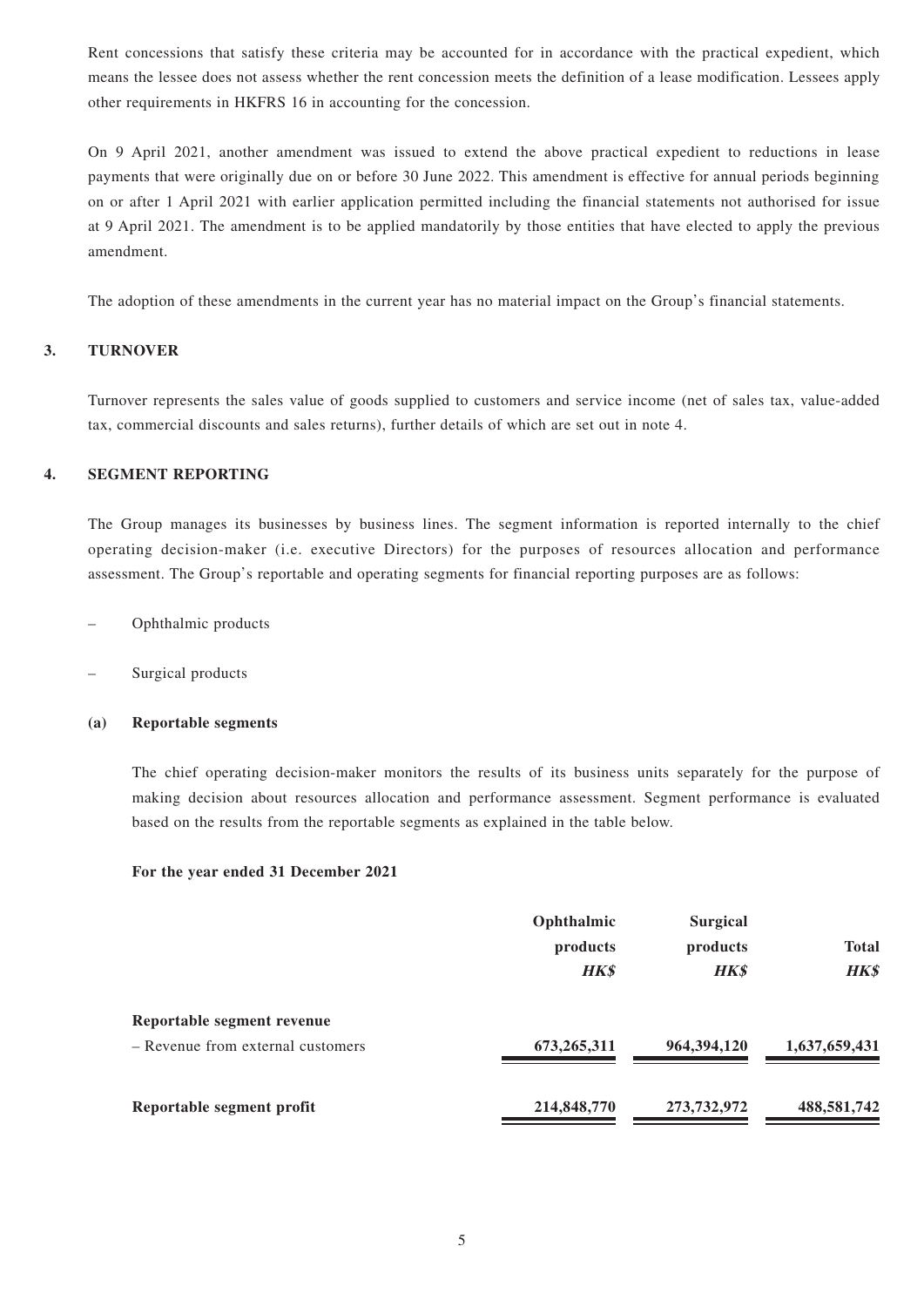#### For the year ended 31 December 2020

|                                   | Ophthalmic  |             |               |  |
|-----------------------------------|-------------|-------------|---------------|--|
|                                   | products    | products    | Total         |  |
|                                   | HK\$        | HK\$        | HK\$          |  |
| Reportable segment revenue        |             |             |               |  |
| - Revenue from external customers | 419,226,027 | 558,885,099 | 978, 111, 126 |  |
|                                   |             |             |               |  |
| Reportable segment profit         | 116,541,507 | 150,503,008 | 267,044,515   |  |

The totals presented for the Group's operating segments were reconciled to the Group's key financial figures as presented in the consolidated financial statements as follows:

|                                                                               | 2021          | 2020         |
|-------------------------------------------------------------------------------|---------------|--------------|
|                                                                               | <b>HK\$</b>   | HK\$         |
| Reportable segment profit                                                     | 488,581,742   | 267,044,515  |
| Unallocated corporate income and expenses, net                                | (52,740,182)  | (35,849,278) |
| Change in fair value of financial assets at fair value through profit or loss | (31,895,184)  | 21,777,848   |
| Equity-settled share-based payments                                           | (264, 493)    | (696, 743)   |
| Finance costs                                                                 | (9, 224, 505) | (1,421,405)  |
| Profit before income tax                                                      | 394,457,378   | 250,854,937  |

Major corporate expenses comprised mainly the staff costs including Directors' emoluments.

Analysis of segment assets and liabilities has not been presented as the measure of segment assets and liabilities is not regularly provided to the executive Directors.

#### **(b) Geographical information**

#### **(i) Revenue from external customers**

For the years ended 31 December 2021 and 2020, the Group's revenue from external customers is derived solely from its operations in the People's Republic of China ("PRC") (place of domicile).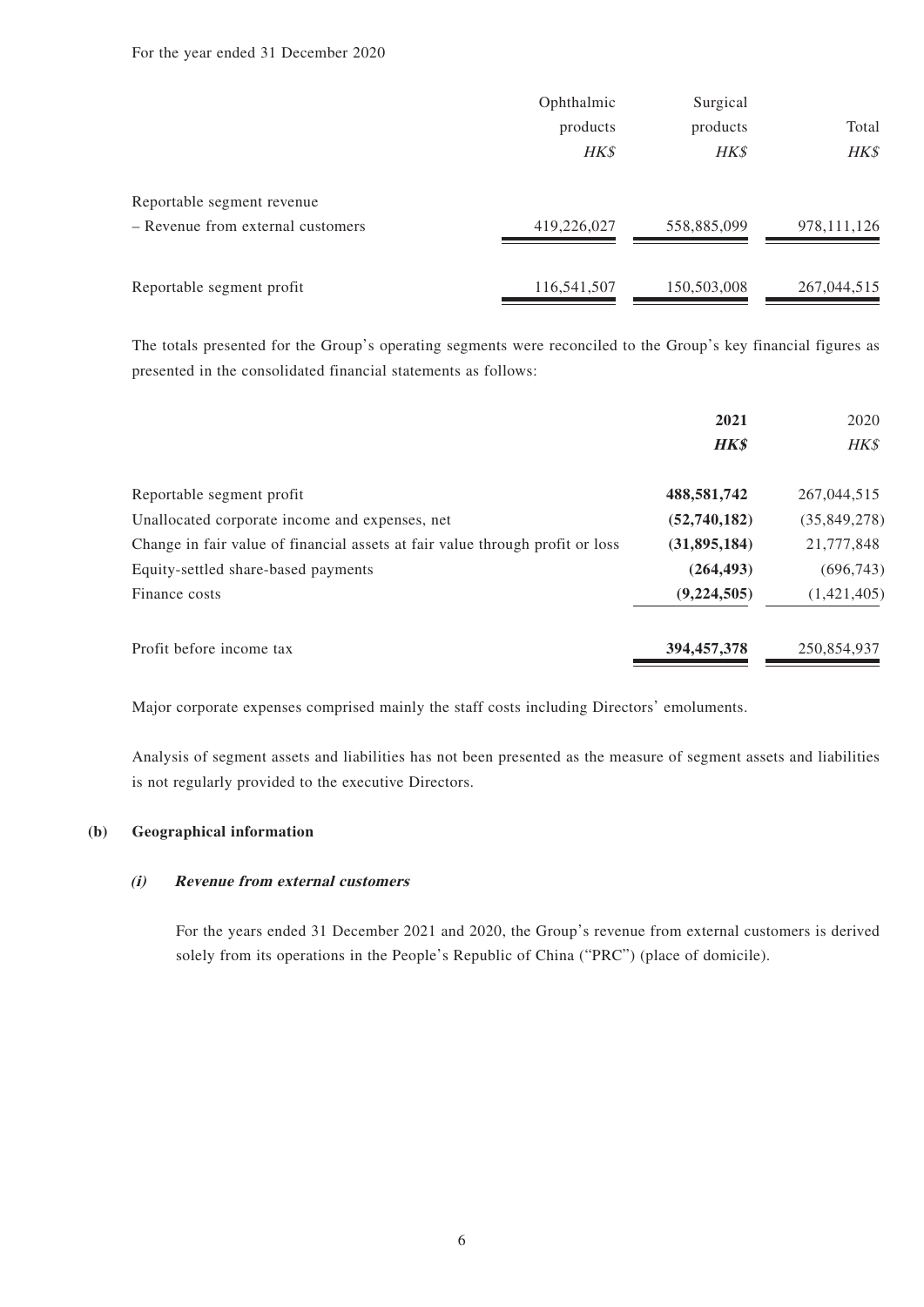|            | 2021<br>HK\$  | 2020<br>HK\$ |
|------------|---------------|--------------|
| <b>PRC</b> | 1,031,973,286 | 781,123,337  |
| Hong Kong  | 176,658,093   | 172,770,794  |
| Overseas   | 50,839,935    | 7,243,875    |
|            | 1,259,471,314 | 961,138,006  |

The non-current asset information above excludes convertible loan receivables, financial assets at fair value through other comprehensive income ("FVTOCI") and financial assets at fair value through profit or loss ("FVTPL"), and is based on the physical locations of the respective assets, except for goodwill and other intangible assets of which is based on the areas of the group entities' operations.

#### **(c) Information about a major customer**

For the year ended 31 December 2021, revenue of HK\$397,223,554 (2020: HK\$209,518,006) was derived from the sales to one (2020: one) customer, which individually accounted for over 10% of the Group's total revenue.

### **5. PROFIT BEFORE INCOME TAX**

This is arrived at after charging/(crediting):

|                                                                    | 2021        | 2020        |
|--------------------------------------------------------------------|-------------|-------------|
|                                                                    | HK\$        | HK\$        |
| Amortisation of land use rights                                    | 399,781     | 372,906     |
| Amortisation of other intangible assets                            | 11,139,787  | 7,899,901   |
| Auditor's remuneration                                             | 1,346,733   | 1,219,500   |
| Cost of inventories                                                | 153,550,410 | 122,005,990 |
| Cost of services                                                   | 84,676,766  | 56,929,520  |
| Depreciation of property, plant and equipment                      | 19,193,312  | 17,074,053  |
| Depreciation of right-of-use assets                                | 2,237,673   | 2,252,581   |
| Employee costs excluding Directors' emoluments:                    |             |             |
| - Salaries and other benefits                                      | 285,685,170 | 225,508,225 |
| - Pension fund contributions                                       | 11,734,910  | 2,532,733   |
| - Equity-settled share-based payments to the employees             | 264,493     | 483,410     |
| Equity-settled share-based payments to the consultant of the Group |             | 213,333     |
| Exchange (gains)/losses, net                                       | (2,910,421) | 1,200,822   |
| Write-off of inventories                                           | 3,665,473   | 5,348,508   |
| Loss on disposal of property, plant and equipment                  | 278,279     | 219,293     |
| Research and development costs recognised as expenses              | 23,522,567  | 8,577,496   |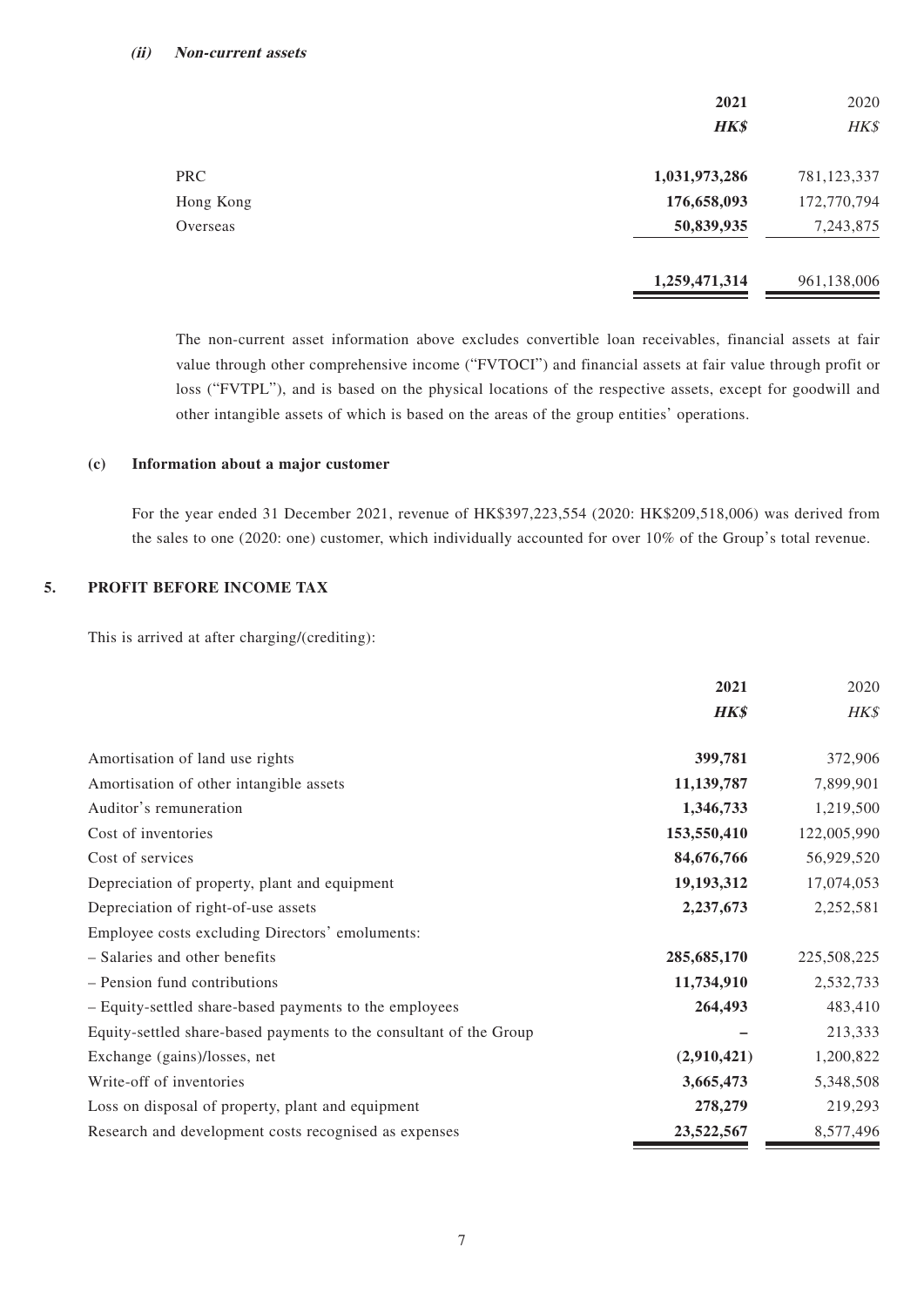### **6. INCOME TAX**

Income tax in the consolidated statement of profit or loss and other comprehensive income represents:

|                                            | 2021         | 2020       |
|--------------------------------------------|--------------|------------|
|                                            | HK\$         | HK\$       |
| Current tax $-$ the PRC                    |              |            |
| - Provision for the year                   | 47, 352, 524 | 18,753,031 |
| $-$ Overprovision in the prior year (Note) | (9,996,517)  |            |
| Deferred tax                               | 11,133,288   | 13,176,351 |
|                                            | 48,489,295   | 31,929,382 |

Note:

The amount for the year ended 31 December 2021 represented the tax deduction for expenditures approved by the tax authority in 2021.

No provision for Hong Kong profits tax has been made as the Group has no assessable profit arising in Hong Kong.

The Group's major operating subsidiary in Zhuhai, the PRC, was established and carries on business in the Special Economic Zones of the PRC as a high technology enterprise. This subsidiary has obtained a 高新技術企業證書 (High Technology Enterprise Certificate) and is entitled to enjoy the enterprise income tax at the concessionary rate of 15% for the years ended 31 December 2021 and 2020.

Enterprise income tax rate of 25%, 17%, 27.3% and 22% is applied to the Group's other operating subsidiaries in the PRC, Singapore, the United States and Indonesia respectively.

### **7. DIVIDENDS**

|                                                                | 2021<br><b>HK\$</b> | 2020<br>HK\$ |
|----------------------------------------------------------------|---------------------|--------------|
| Interim dividend – HK\$0.04 per share (2020: Nil)              | 23,065,200          |              |
| Proposed final dividend - HK\$0.055 (2020: HK\$0.05) per share | 31,655,690          | 28,824,050   |
|                                                                | 54,720,890          | 28,824,050   |

The Directors propose a final dividend of HK\$0.055 (2020: HK\$0.05) per ordinary share to be paid. The amount of proposed final dividend is based on the number of issued ordinary shares as at the end of the reporting period. This proposed dividend is not reflected as dividend payable as at the end of the reporting period but will be reflected as an appropriation of retained earnings for the year ending 31 December 2022.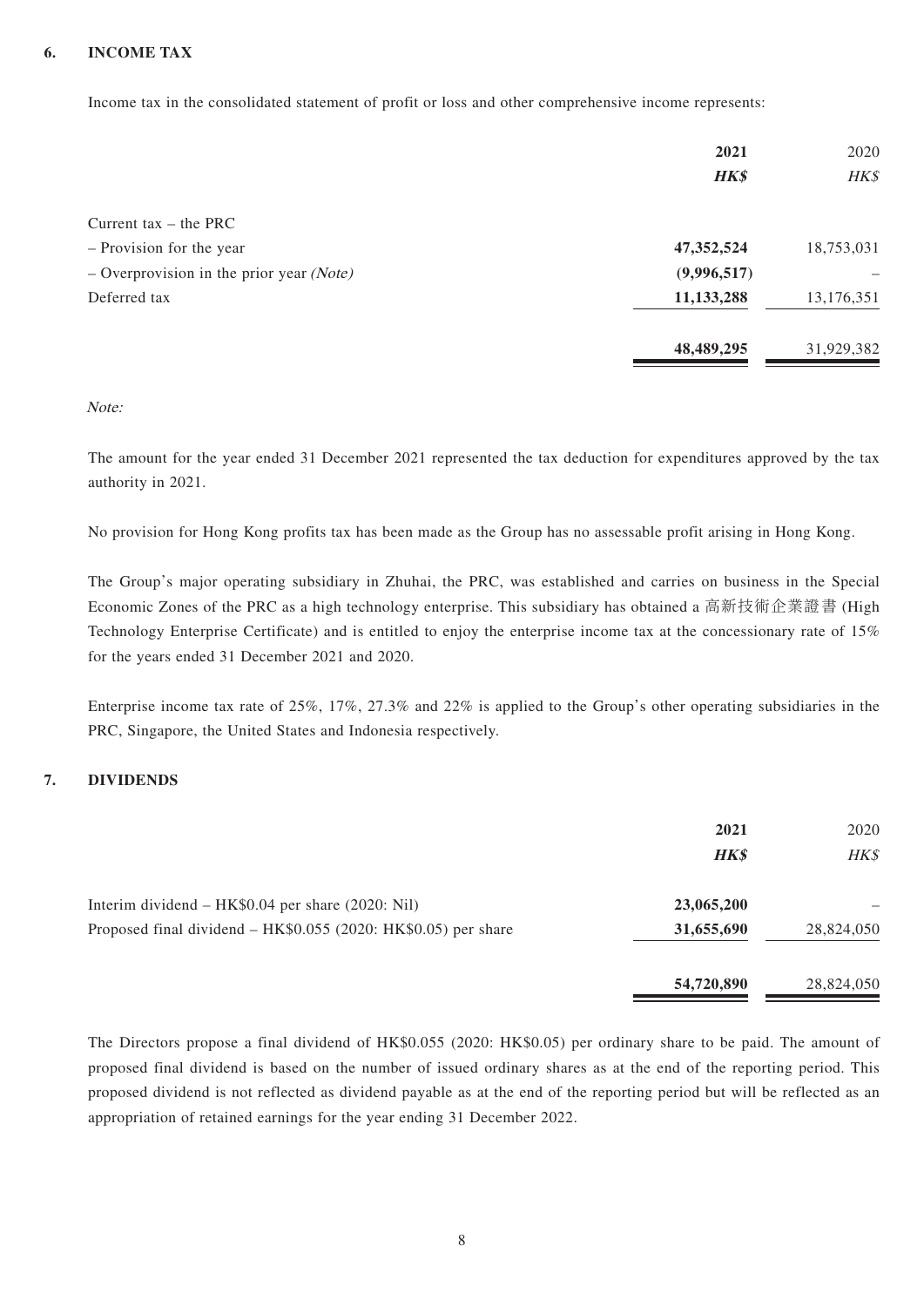#### **8. EARNINGS PER SHARE**

The calculation of the basic and diluted earnings per share attributable to the owners of the Company is based on the following data:

#### **Earnings**

|                                                                         | 2021        | 2020        |
|-------------------------------------------------------------------------|-------------|-------------|
|                                                                         | <b>HK\$</b> | HK\$        |
| Profit attributable to owners of the Company for the purposes of        |             |             |
| calculating basic earnings per share                                    | 345,968,083 | 218,925,555 |
| Interest expense on convertible loan payable, net of amount capitalised | 3,975,631   | 5,980,685   |
| Profit attributable to owners of the Company for the purposes of        |             |             |
| calculating diluted earnings per share                                  | 349,943,714 | 224,906,240 |
| <b>Number of shares</b>                                                 |             |             |
|                                                                         | 2021        | 2020        |
| Weighted average number of ordinary shares for the purposes of          |             |             |
| calculating basic earnings per share                                    | 576,581,460 | 577,869,197 |
| Effect of dilutive potential ordinary shares:                           |             |             |
| - convertible loan payable                                              | 25,423,728  | 25,423,728  |
| Weighted average number of ordinary shares for the purposes of          |             |             |
| calculating diluted earnings per share                                  | 602,005,188 | 603,292,925 |

The computation of diluted earnings per share for the year ended 31 December 2021 does not assume the issue of potential ordinary shares in relation to all share options granted as they have anti-dilutive effect.

The computation of diluted earnings per share for the year ended 31 December 2020 did not assume the issue of potential ordinary shares in relation to all share options granted as they had anti-dilutive effect.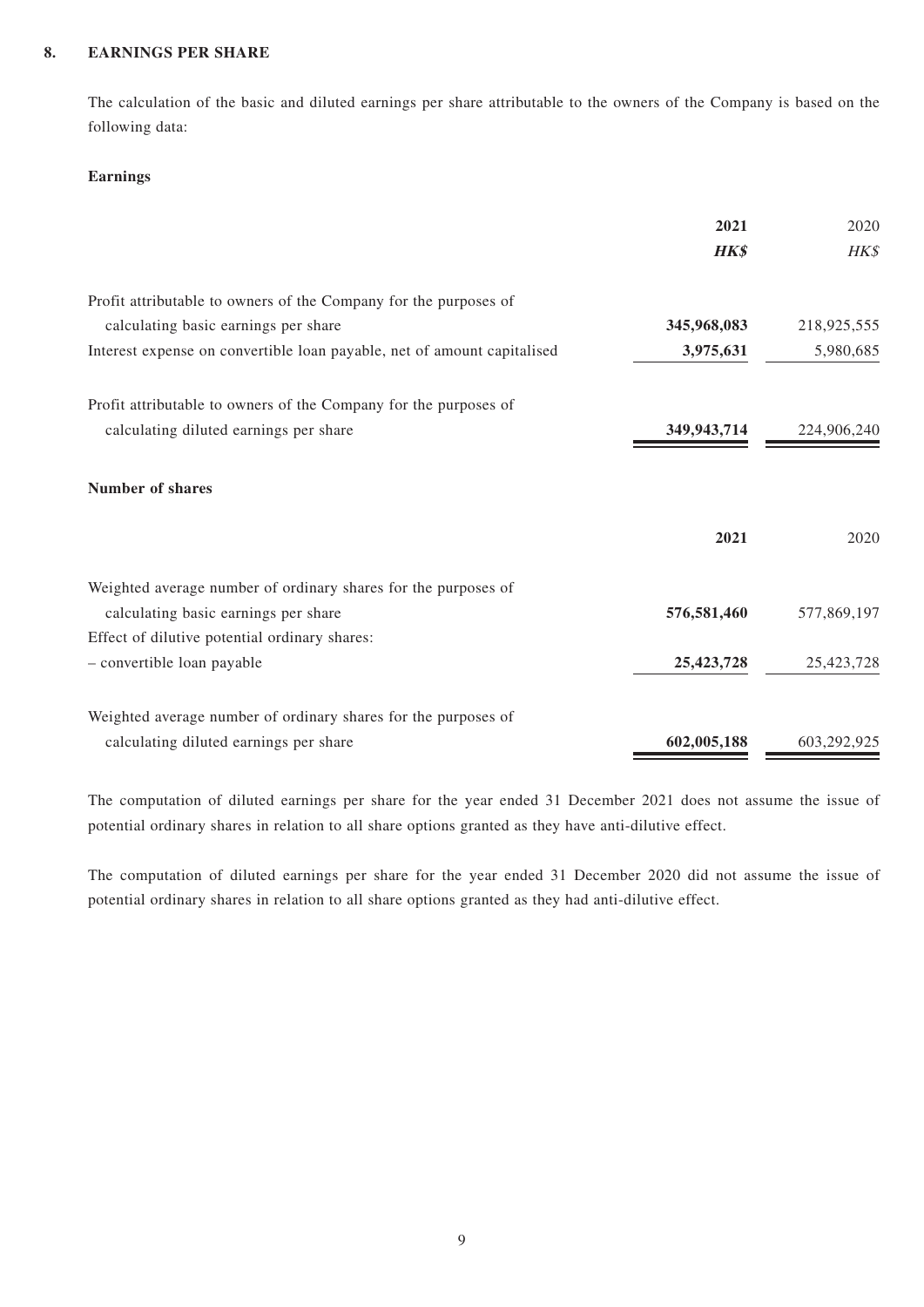### **9. PROPERTY, PLANT AND EQUIPMENT**

|                                  | <b>Buildings</b><br>and leasehold<br>improvements | Plant and<br>machinery | Furniture,<br>fixtures and<br>equipment | Motor<br>vehicles | Construction<br>in progress | <b>Total</b> |
|----------------------------------|---------------------------------------------------|------------------------|-----------------------------------------|-------------------|-----------------------------|--------------|
|                                  | HK\$                                              | <b>HK\$</b>            | HK\$                                    | HK\$              | HK\$                        | HK\$         |
| Cost:                            |                                                   |                        |                                         |                   |                             |              |
| At 1 January 2020                | 116,595,063                                       | 91,547,292             | 27,692,668                              | 6,041,482         | 14,654,568                  | 256,531,073  |
| Additions                        |                                                   | 4,186,333              | 10,503,502                              |                   | 80,307,291                  | 94,997,126   |
| Acquisition of a subsidiary      |                                                   |                        | 83,576                                  | 492,125           |                             | 575,701      |
| Disposals                        | (251, 833)                                        | (133,050)              | (130, 294)                              |                   |                             | (515, 177)   |
| Exchange adjustment              | 6,638,358                                         | 5,452,731              | 2,112,241                               | 331,213           | 5,378,974                   | 19,913,517   |
| At 31 December 2020              | 122,981,588                                       | 101,053,306            | 40,261,693                              | 6,864,820         | 100,340,833                 | 371,502,240  |
| Additions                        | 78,333                                            | 5,687,312              | 8,602,158                               |                   | 69,138,593                  | 83,506,396   |
| Acquisition of subsidiaries      |                                                   |                        | 1,315,566                               | 2,187             |                             | 1,317,753    |
| Disposals                        |                                                   | (1,059,972)            | (936, 181)                              | (199, 208)        |                             | (2,195,361)  |
| Exchange adjustment              | 3,997,130                                         | 3,364,552              | 1,403,881                               | 167,479           | 4,474,336                   | 13,407,378   |
| At 31 December 2021              | 127,057,051                                       | 109,045,198            | 50,647,117                              | 6,835,278         | 173,953,762                 | 467,538,406  |
| <b>Accumulated depreciation:</b> |                                                   |                        |                                         |                   |                             |              |
| At 1 January 2020                | 13,659,029                                        | 47,215,168             | 11,396,406                              | 3,899,614         |                             | 76,170,217   |
| Charge for the year              | 2,330,707                                         | 10,064,220             | 4,150,623                               | 528,503           | $\qquad \qquad -$           | 17,074,053   |
| Acquisition of a subsidiary      |                                                   |                        | 83,576                                  | 241,960           | $\qquad \qquad -$           | 325,536      |
| Disposals                        | (34, 267)                                         | (111, 257)             | (125, 338)                              |                   | $\qquad \qquad -$           | (270, 862)   |
| Exchange adjustment              | 909,252                                           | 3,256,990              | 847,423                                 | 242,599           |                             | 5,256,264    |
| At 31 December 2020              | 16,864,721                                        | 60,425,121             | 16,352,690                              | 4,912,676         | $\qquad \qquad -$           | 98,555,208   |
| Charge for the year              | 2,494,354                                         | 10,682,935             | 5,502,410                               | 513,613           | $\qquad \qquad -$           | 19,193,312   |
| Acquisition of subsidiaries      |                                                   |                        | 966,106                                 | 1,116             |                             | 967,222      |
| Disposals                        |                                                   | (776, 903)             | (831,718)                               | (179, 287)        |                             | (1,787,908)  |
| Exchange adjustment              | 591,752                                           | 2,137,223              | 589,631                                 | 132,743           |                             | 3,451,349    |
| At 31 December 2021              | 19,950,827                                        | 72,468,376             | 22,579,119                              | 5,380,861         |                             | 120,379,183  |
| Carrying amount:                 |                                                   |                        |                                         |                   |                             |              |
| At 31 December 2021              | 107,106,224                                       | 36,576,822             | 28,067,998                              | 1,454,417         | 173,953,762                 | 347,159,223  |
| At 31 December 2020              | 106,116,867                                       | 40,628,185             | 23,909,003                              | 1,952,144         | 100,340,833                 | 272,947,032  |

The carrying amount of construction in progress represented the costs incurred for the construction of the new factory which will be reclassified to buildings and leasehold improvements when the construction is completed.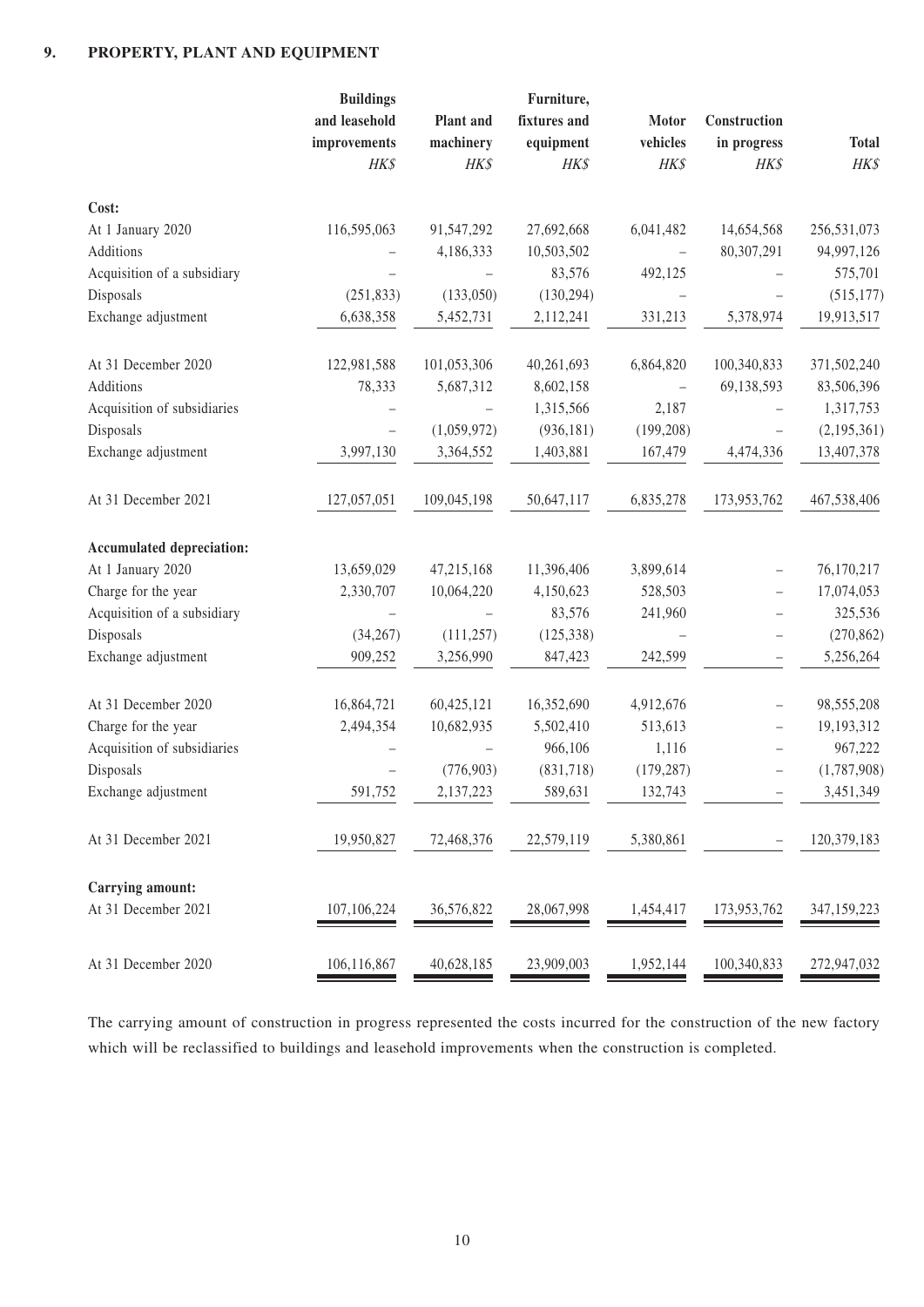|                                                 | Development   | <b>Acquired</b>   |               |
|-------------------------------------------------|---------------|-------------------|---------------|
|                                                 | expenditure   | intangible assets | <b>Total</b>  |
|                                                 | HK\$          | HK\$              | HK\$          |
| Cost:                                           |               |                   |               |
| At 1 January 2020                               | 141,525,635   | 270,125,665       | 411,651,300   |
| Additions                                       | 28,587,341    | 177,639,003#      | 206,226,344   |
| Exchange adjustment                             | 8,651,861     | 16,662,683        | 25,314,544    |
| At 31 December 2020                             | 178,764,837   | 464, 427, 351     | 643, 192, 188 |
| Additions                                       | 41,564,726    | 127,761,327#      | 169,326,053   |
| Acquisition of subsidiaries                     | 1,523,651     | 13,590,523        | 15, 114, 174  |
| Exchange adjustment                             | 5,894,772     | 12,358,617        | 18,253,389    |
| At 31 December 2021                             | 227, 747, 986 | 618, 137, 818     | 845,885,804   |
| Accumulated amortisation and impairment losses: |               |                   |               |
| At 1 January 2020                               | 16,861,146    | 17,761,728        | 34,622,874    |
| Amortisation                                    | 2,537,258     | 5,362,643         | 7,899,901     |
| Impairment (Note)                               | 11,814,929    |                   | 11,814,929    |
| Exchange adjustment                             | 1,744,386     | 1,316,790         | 3,061,176     |
| At 31 December 2020                             | 32,957,719    | 24,441,161        | 57,398,880    |
| Amortisation                                    | 5,135,582     | 6,004,205         | 11,139,787    |
| Exchange adjustment                             | 1,139,295     | 899,554           | 2,038,849     |
| At 31 December 2021                             | 39,232,596    | 31,344,920        | 70,577,516    |
| Carrying amount:                                |               |                   |               |
| At 31 December 2021                             | 188,515,390   | 586,792,898       | 775,308,288   |
| At 31 December 2020                             | 145,807,118   | 439,986,190       | 585,793,308   |

#### Note:

During the year ended 31 December 2020, the capitalised costs of two development items were impaired by the Group. The impairment was determined as it became apparent that there were uncertainties to overcome technical or clinical challenges underlying the development of the two products. Accordingly, an aggregate loss of HK\$11,814,929 on the development expenditure was recognised in profit or loss.

Except for the above, the Directors assessed that there is no indication of impairment that the other intangible assets may be impaired as at the end of the respective reporting periods.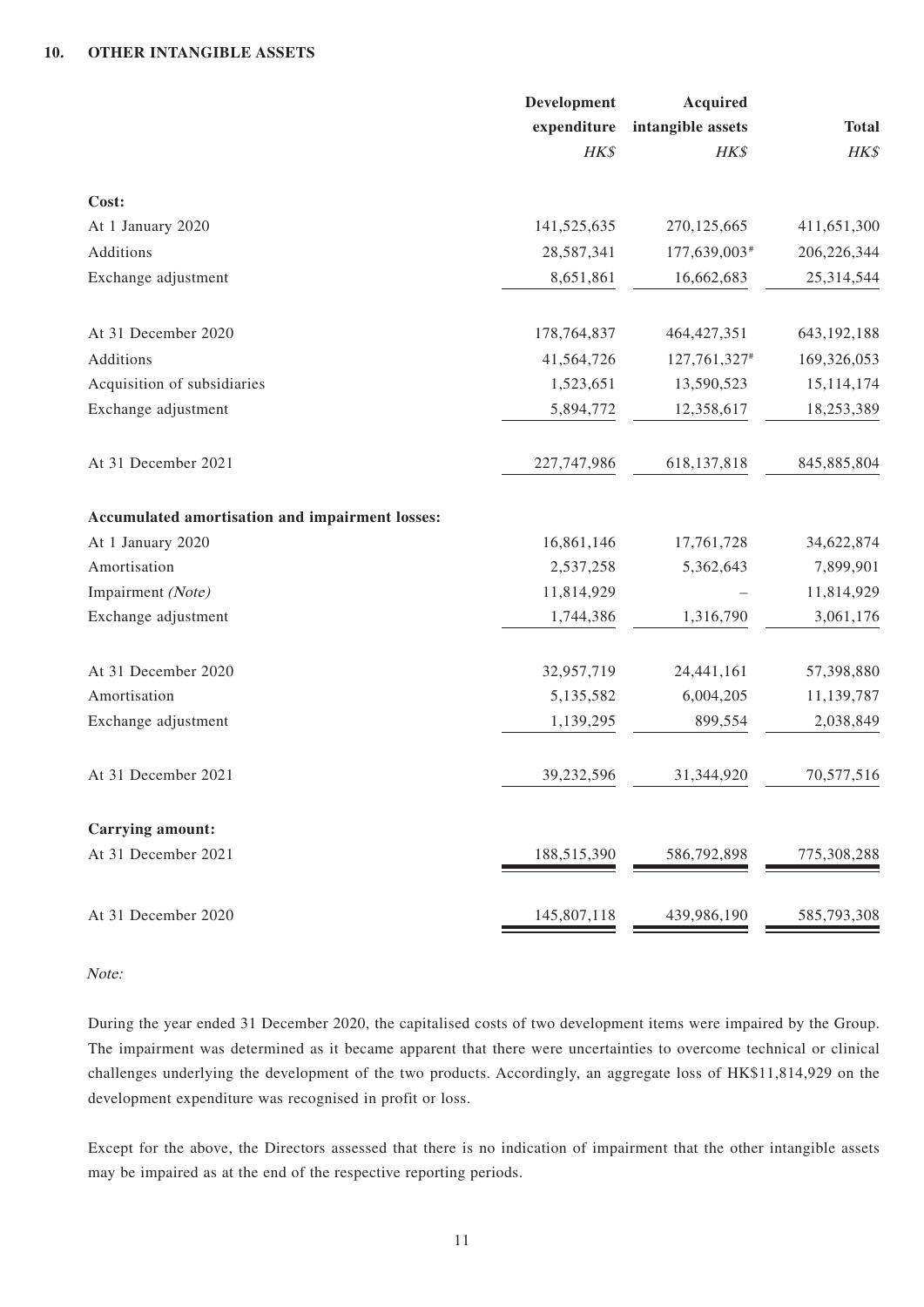In 2018, the Group entered into a co-development agreement (and as supplemented and revised from time to time) with an independent third party, Mitotech S.A. under which the Group has agreed to fund for a clinical development in the United States Food and Drug Administration phase 3 clinical trial of an ophthalmic solution containing SkQ1 as its sole active pharmaceutical ingredient (the "SkQ1 Product") which shall be provided as a pharmaceutical product in the field of dry eye disease, in return for a share of certain income received by Mitotech S.A. in respect of the SkQ1 Product. During the year ended 31 December 2021, the project development cost of the SkQ1 Product amounting to HK\$30,103,434 (2020: HK\$107,877,479) was incurred.

In 2020, the Group entered into a co-development and exclusive license agreement with an independent third party, Shanghai Henlius Biotech, Inc. ("Henlius") under which the Group has agreed to fund 80% of the development costs of a pharmaceutical product that contains an anti-vascular endothelial growth factor (anti-VEGF) as a drug substance (the "Licensed Product"), which is intended for the treatment of exudative (wet) age-related macular degeneration. In return, the Group has obtained an exclusive license for the regulatory development, manufacture and commercialisation of the Licensed Product worldwide, subject to commercial sales milestone payment and royalties levied on net sales of the Licensed Product payable to Henlius. During the year ended 31 December 2021, the project development cost of the Licensed Product amounting to HK\$87,454,660 (2020: HK\$69,761,524) was incurred.

#### **11. CONVERTIBLE LOAN RECEIVABLES**

- (i) In 2018, the Group entered into an agreement with an independent third party ("Investee A") to subscribe for a convertible loan with principal amount of US\$4,500,000 (approximately HK\$35,278,200) which carries interest at 5% per annum with maturity on 31 July 2022 ("Convertible Loan A"). On 7 January 2022, the Group entered into a supplementary agreement with Investee A to extend the maturity date of Convertible Loan A to 31 July 2024. The entire principal amount of Convertible Loan A can be converted into such number of shares representing 45% of the enlarged and fully diluted share capital of Investee A at any time before the maturity date. In the event that no conversion has been taken place before maturity date, Investee A shall repay the Group the outstanding principal amount plus an amount calculated by the Group which would yield a return for the Group on the principal amount of Convertible Loan A of 8% per annum. The first tranche in the principal amount of US\$600,000 (equivalent to HK\$4,696,774) ("Tranche A of Convertible Loan A") was disbursed to Investee A in 2018. Tranche A of Convertible Loan A is classified as financial asset at FVTPL upon the initial recognition.
- (ii) In 2019, the Group entered into a convertible loan agreement with an independent third party, a private company incorporated in Singapore ("Investee B"), with principal amount of US\$2,000,000 (equivalent to HK\$15,585,200) ("Convertible Loan B") which would yield a return of 25% per annum for the Group on the principal amount of Convertible Loan B if no conversion has been taken place before the maturity date (i.e. 5 January 2021). On 4 January 2021, the Group entered into an amendment deed with Investee B to extend the maturity date of Convertible Loan B to 5 November 2022. The Group's shareholding in Investee B upon full conversion of Convertible Loan B represents 60% of the enlarged and fully diluted share capital of Investee B. Convertible Loan B is classified as financial asset at FVTPL upon the initial recognition.

During the year ended 31 December 2021, Convertible Loan B was eliminated at consolidation level upon the acquisition of 100% equity interest in Investee B.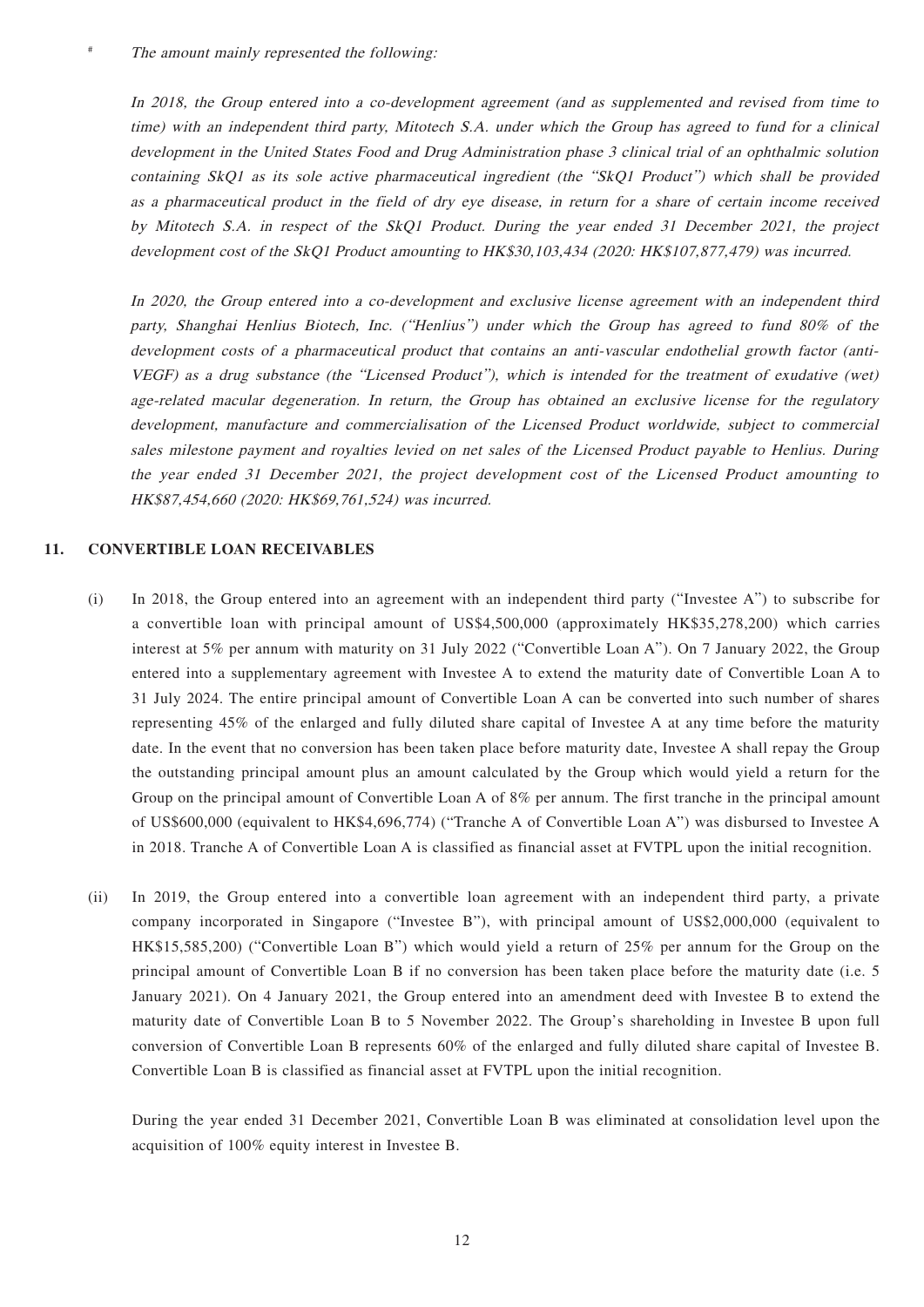- (iii) In 2019, the Group entered into a convertible loan agreement with an independent third party, 成都上工醫信 科技有限公司 (Chengdu Shanggong Medical Technology Co., Ltd.\*) ("Shanggong"), with principal amount of RMB15,000,000 (equivalent to HK\$17,045,455) which carries interest at 10% per annum with maturity on 1 January 2021 ("Convertible Loan C"). On 23 December 2020, the Group entered into a supplementary agreement with Shanggong to (i) extend the maturity date of Convertible Loan C to 1 January 2022; and (ii) adjust the interest rate to 12% per annum. The principal amount of Convertible Loan C can be converted into such equity interest representing approximately 8.11% of the entire equity interest of Shanggong at any time before the maturity date. Convertible Loan C is classified as financial asset at FVTPL upon the initial recognition.
- (iv) In 2020 and during the year ended 31 December 2021, the Group made available certain convertible loans to Antikor Biopharma Limited ("Antikor") in the aggregate principal amount of US\$2,250,000 (equivalent to HK\$17,455,141) which carry interest at 5% per annum with maturity on 30 September 2022 ("Convertible Loan D"). The aggregate principal amount of Convertible Loan D can be converted into such number of shares representing 25.59% of the enlarged and fully diluted share capital of Antikor at any time before the maturity date. Convertible Loan D is classified as financial asset at FVTPL upon the initial recognition.
- (v) During the year ended 31 December 2021, the Group entered into a convertible loan agreement with an independent third party, Mitotech S.A., with principal amount of US\$1,200,000 (equivalent to HK\$9,323,389) which carries interest at 8% per annum with maturity on 15 October 2022 ("Convertible Loan E"). The principal amount of Convertible Loan E can be converted into such number of shares representing 1% of the enlarged and fully diluted share capital of Mitotech S.A. at any time before the maturity date. Convertible Loan E is classified as financial asset at FVTPL upon the initial recognition.

The Group's convertible loan receivables are recognised as follows:

|                                        | <b>HK\$</b> |
|----------------------------------------|-------------|
| At 31 December 2021                    |             |
| - Tranche A of Convertible Loan A      | 5,873,655   |
| $\sim$ Convertible Loan C              | 6,246,001   |
| $-$ Convertible Loan D                 | 19,196,929  |
| $-$ Convertible Loan E                 | 8,660,279   |
| Total, classified under current assets | 39,976,864  |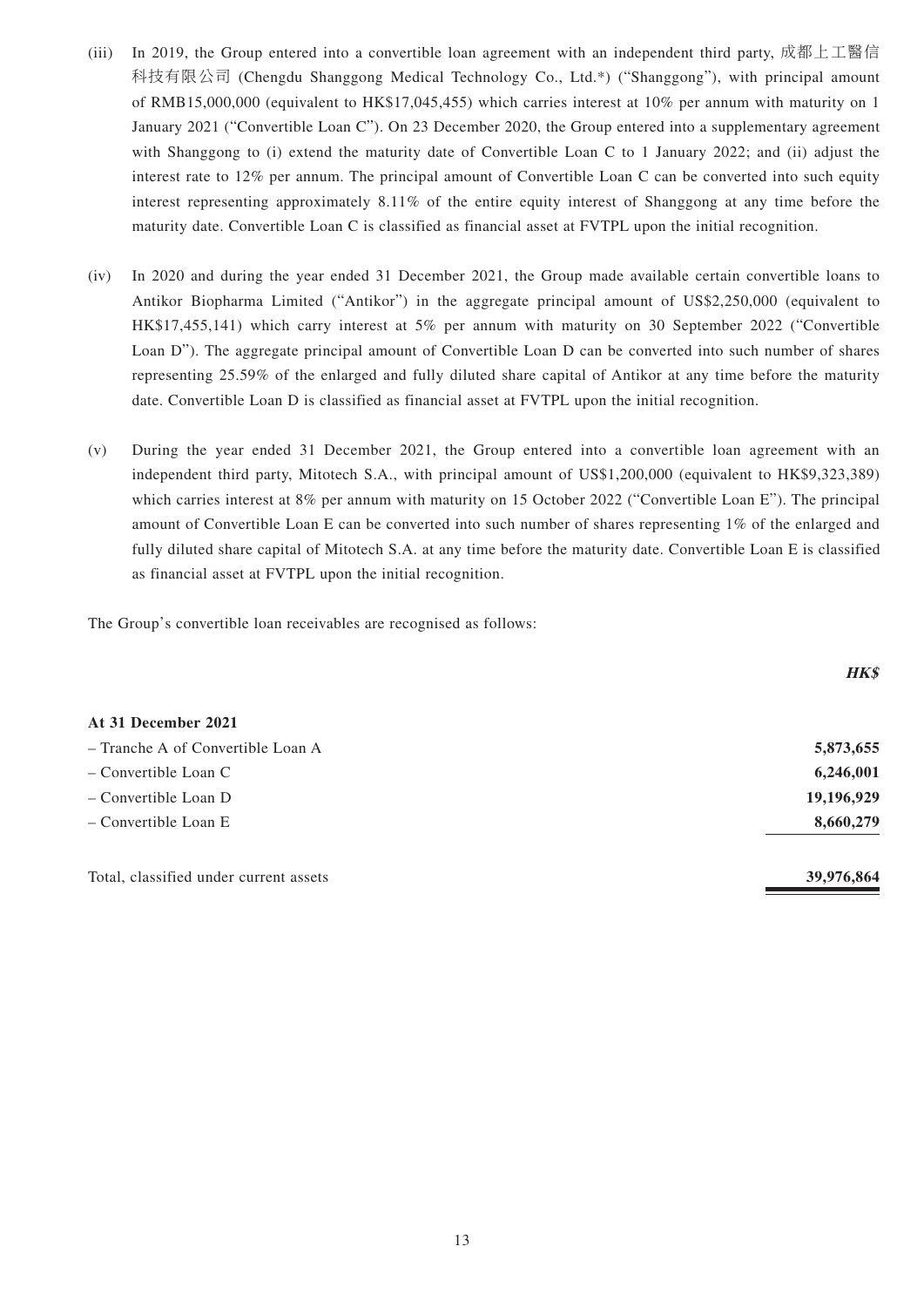| At 31 December 2020               |                |
|-----------------------------------|----------------|
| - Tranche A of Convertible Loan A | 5,407,544      |
| $-$ Convertible Loan B            | 21,384,881     |
| $-$ Convertible Loan C            | 37,026,681     |
| - Convertible Loan D              | 11,531,046     |
|                                   |                |
| Total                             | 75,350,152     |
| Less: Current portion             | (32, 915, 927) |
|                                   |                |
| Non-current portion               | 42, 434, 225   |

HK\$

The movements in fair values of convertible loan receivables classified as level 3 in the fair value hierarchy are as follows:

|                                                                         | HK\$           |
|-------------------------------------------------------------------------|----------------|
| At 1 January 2020                                                       | 46,075,320     |
| Additions                                                               | 10,471,977     |
| Change in fair value recognised in profit or loss                       | 16,809,285     |
| Exchange differences                                                    | 1,993,570      |
|                                                                         |                |
| At 31 December 2020                                                     | 75,350,152     |
| Additions                                                               | 16,306,553     |
| Elimination at consolidation level upon the acquisition of subsidiaries | (23, 294, 695) |
| Change in fair value recognised in profit or loss                       | (29,036,171)   |
| Exchange differences                                                    | 651,025        |
| At 31 December 2021                                                     | 39,976,864     |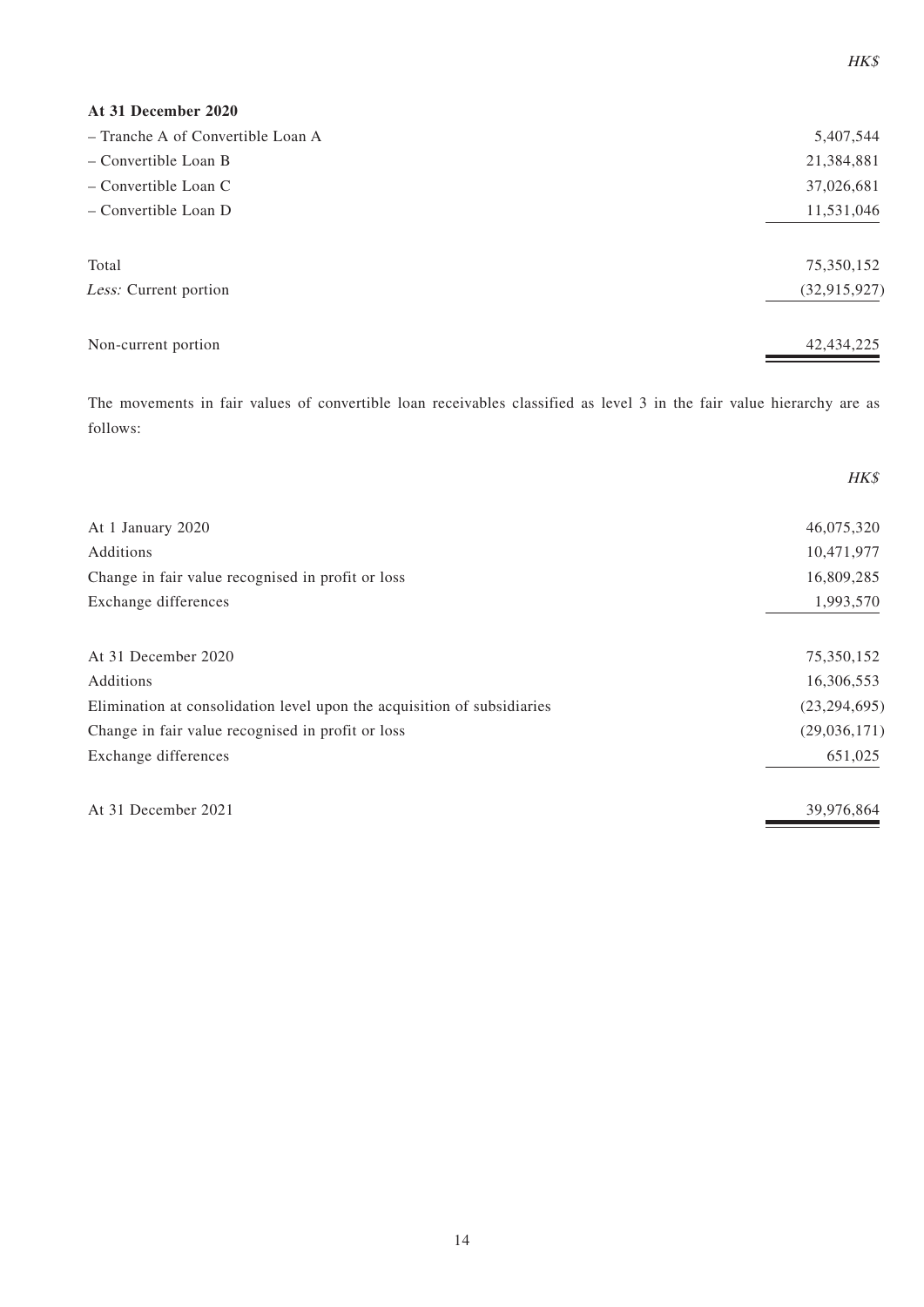### **12. FINANCIAL ASSETS AT FAIR VALUE THROUGH OTHER COMPREHENSIVE INCOME AND FINANCIAL ASSETS AT FAIR VALUE THROUGH PROFIT OR LOSS**

|                                                      | 2021       | 2020       |
|------------------------------------------------------|------------|------------|
|                                                      | HK\$       | HK\$       |
| Non-current                                          |            |            |
| Equity investments designated at FVTOCI (Note (a))   |            |            |
| $-$ Listed equity investments ( <i>Note (b)</i> )    | 31,125,118 | 20,534,124 |
| - Unlisted equity investments (Note $(c)$ )          | 19,035,639 | 58,039,909 |
|                                                      | 50,160,757 | 78,574,033 |
| Equity investments designated at FVTPL (Note $(d)$ ) |            |            |
| - Unlisted equity investments (Note $(c)$ )          | 6,415,583  | 6,338,294  |
| <b>Current</b>                                       |            |            |
| Equity investments designated at FVTPL (Note $(d)$ ) |            |            |
| $-$ Listed equity investments ( <i>Note (b)</i> )    | 14,666     | 15,231     |

### Notes:

- (a) The equity investments were irrevocably designated at FVTOCI as the Group considers these investments to be strategic in nature.
- (b) The balance as at 31 December 2021 represents two listed equity securities (2020: one listed equity security) which are listed on the NASDAQ Stock Market of the United States, namely AC Immune SA and Humacyte Inc (2020: AC Immune SA). The fair value was based on quoted market price as at 31 December 2021.

During the year ended 31 December 2020, the Group divested all of its equity interest in MeiraGTx. The aggregate fair value on respective dates of disposal was HK\$8,326,199 and the accumulated gain recognised in other comprehensive income of HK\$2,757,979 was transferred to retained earnings.

- (c) The balance as at 31 December 2021 represents five (2020: five) unlisted equity investments, namely the investments in (i) series C preferred stock and common stock of a private company incorporated in the United States; (ii) equity interest in Shanggong; (iii) ordinary shares of Antikor; (iv) series pre-A preferred stock of a private company incorporated in Singapore; and (v) ordinary shares of another private company incorporated in Singapore.
- (d) The equity investments were irrevocably designated at FVTPL as the Group considers these investments to be held for trading.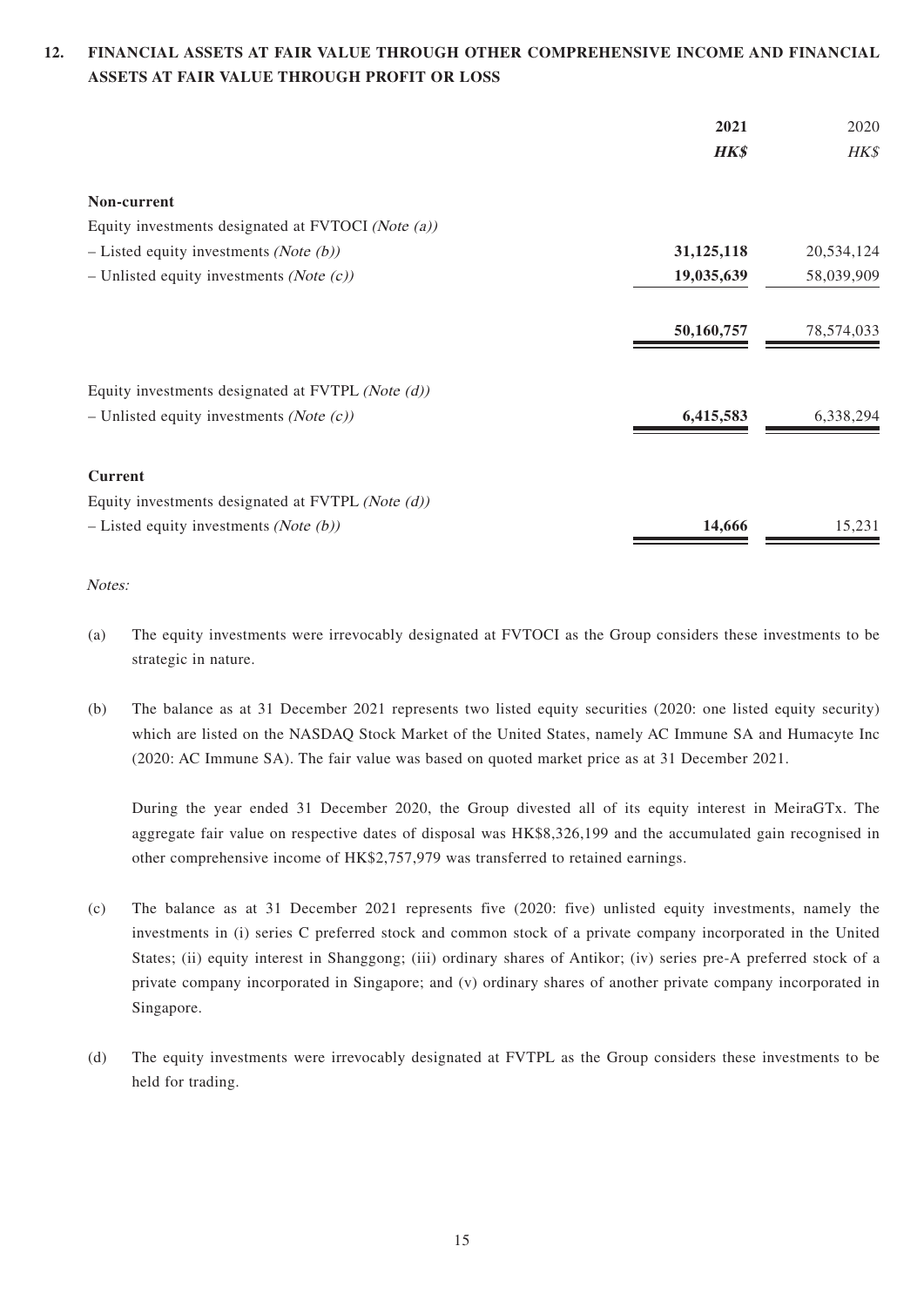|                  | 2021<br><b>HK\$</b> | 2020<br>HK\$ |
|------------------|---------------------|--------------|
| Raw materials    | 12,901,286          | 8,030,248    |
| Work in progress | 14,194,082          | 12,489,023   |
| Finished goods   | 70,478,388          | 126,516,931  |
|                  | 97,573,756          | 147,036,202  |

During the year, the Group has carried out regular reviews of the carrying amounts of inventories with reference to aged inventories analysis, expected future consumption, physical condition and management judgement. As a result, inventories of HK\$3,665,473 (2020: HK\$5,348,508) have been written off and recognised in profit or loss.

### **14. TRADE AND OTHER RECEIVABLES**

|                                        | 2021<br>HK\$              | 2020<br>HK\$                |
|----------------------------------------|---------------------------|-----------------------------|
| Trade receivables<br>Other receivables | 651,929,579<br>22,338,450 | 463, 391, 854<br>19,861,583 |
|                                        | 674,268,029               | 483,253,437                 |

The Group's policy is to allow a credit period of 90 days to its trade customers.

The Directors have considered the track records of customers and age of the outstanding balances and are of the view that no provision is required as at 31 December 2021 and 2020.

The ageing analysis of trade receivables as at the end of the reporting period, based on the invoice date, is as follows:

|              | 2021        | 2020        |
|--------------|-------------|-------------|
|              | HK\$        | HK\$        |
| $0-60$ days  | 442,987,969 | 267,734,159 |
| $61-90$ days | 75,298,034  | 67,026,295  |
| Over 90 days | 133,643,576 | 128,631,400 |
|              | 651,929,579 | 463,391,854 |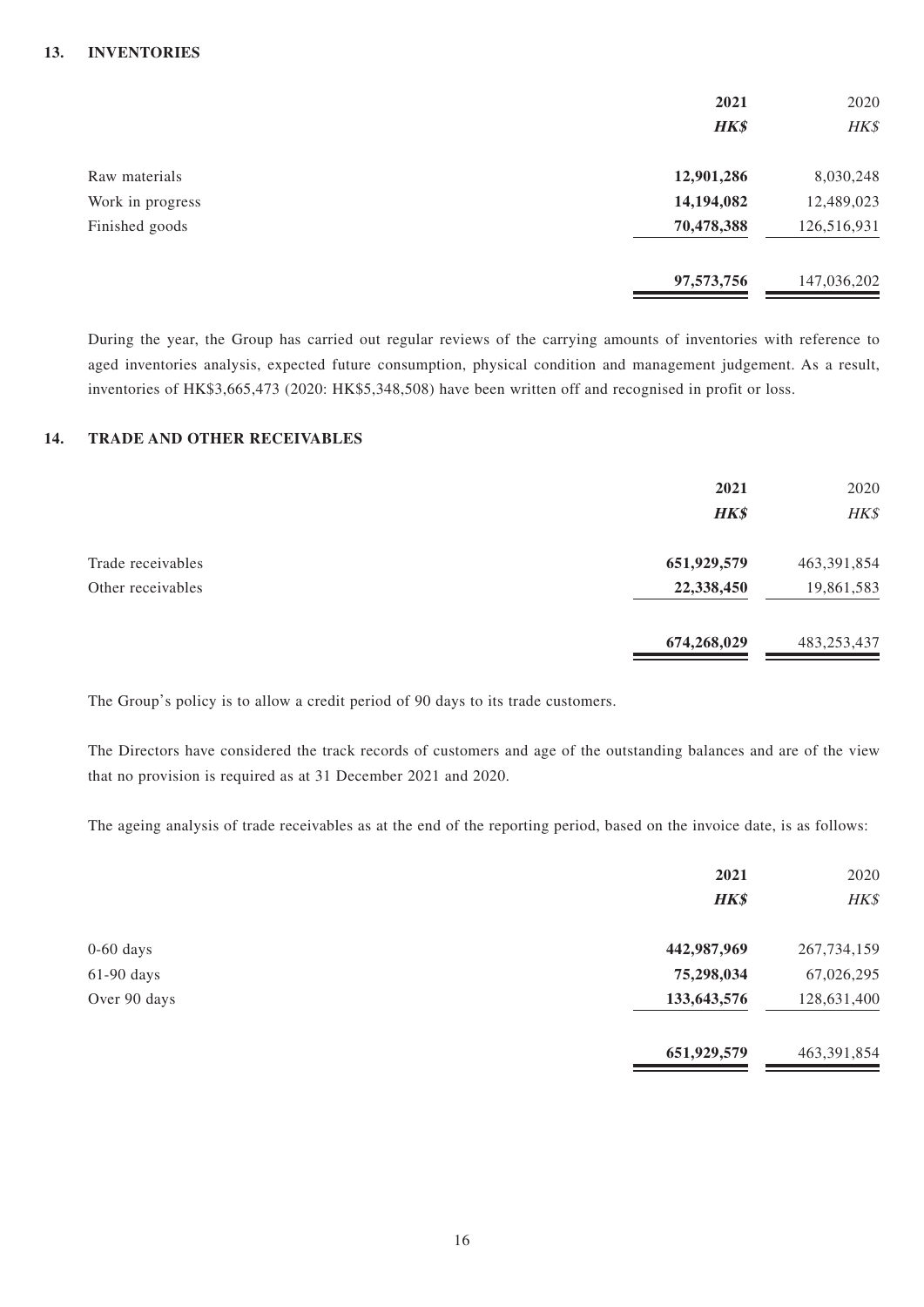The ageing analysis of trade receivables that are neither individually nor collectively considered to be impaired is as follows:

|       |                                                                | 2021         | 2020         |
|-------|----------------------------------------------------------------|--------------|--------------|
|       |                                                                | <b>HK\$</b>  | HK\$         |
|       | Neither past due nor impaired                                  | 518,286,003  | 334,760,453  |
|       | Less than 3 months past due                                    | 113,788,901  | 102,391,558  |
|       | Over 3 months past due                                         | 19,854,675   | 26,239,843   |
|       |                                                                | 651,929,579  | 463,391,854  |
| 15.   | <b>DEPOSITS AND PREPAYMENTS</b>                                |              |              |
|       |                                                                | 2021         | 2020         |
|       |                                                                | <b>HK\$</b>  | HK\$         |
|       | Deposits paid for acquisition of property, plant and equipment | 21,432,241   | 13,007,461   |
|       | Deposits paid for acquisition of other intangible assets       | 42,920,297   | 41,569,671   |
|       | Prepayments for purchase of finished goods                     | 1,489,886    | 18,791,867   |
|       | Other deposits                                                 | 1,157,106    | 1,067,942    |
|       | Other prepayments                                              | 8,101,453    | 9,842,621    |
| Total |                                                                | 75,100,983   | 84,279,562   |
|       | Less: Current portion                                          | (10,748,445) | (29,702,430) |
|       | Non-current portion                                            | 64,352,538   | 54, 577, 132 |

Deposits and prepayments do not contain impaired assets and their carrying amounts approximate to their fair values.

### **16. TRADE AND OTHER PAYABLES**

|                                                      | 2021<br><b>HK\$</b>      | 2020<br>HK\$              |
|------------------------------------------------------|--------------------------|---------------------------|
| Trade payables<br>Other payables and accruals (Note) | 4,465,766<br>464,296,812 | 44,085,787<br>352,807,526 |
|                                                      | 468,762,578              | 396,893,313               |

#### Note:

Other payables and accruals included the accruals for sales and marketing costs of HK\$354,807,133 (2020: HK\$284,866,370).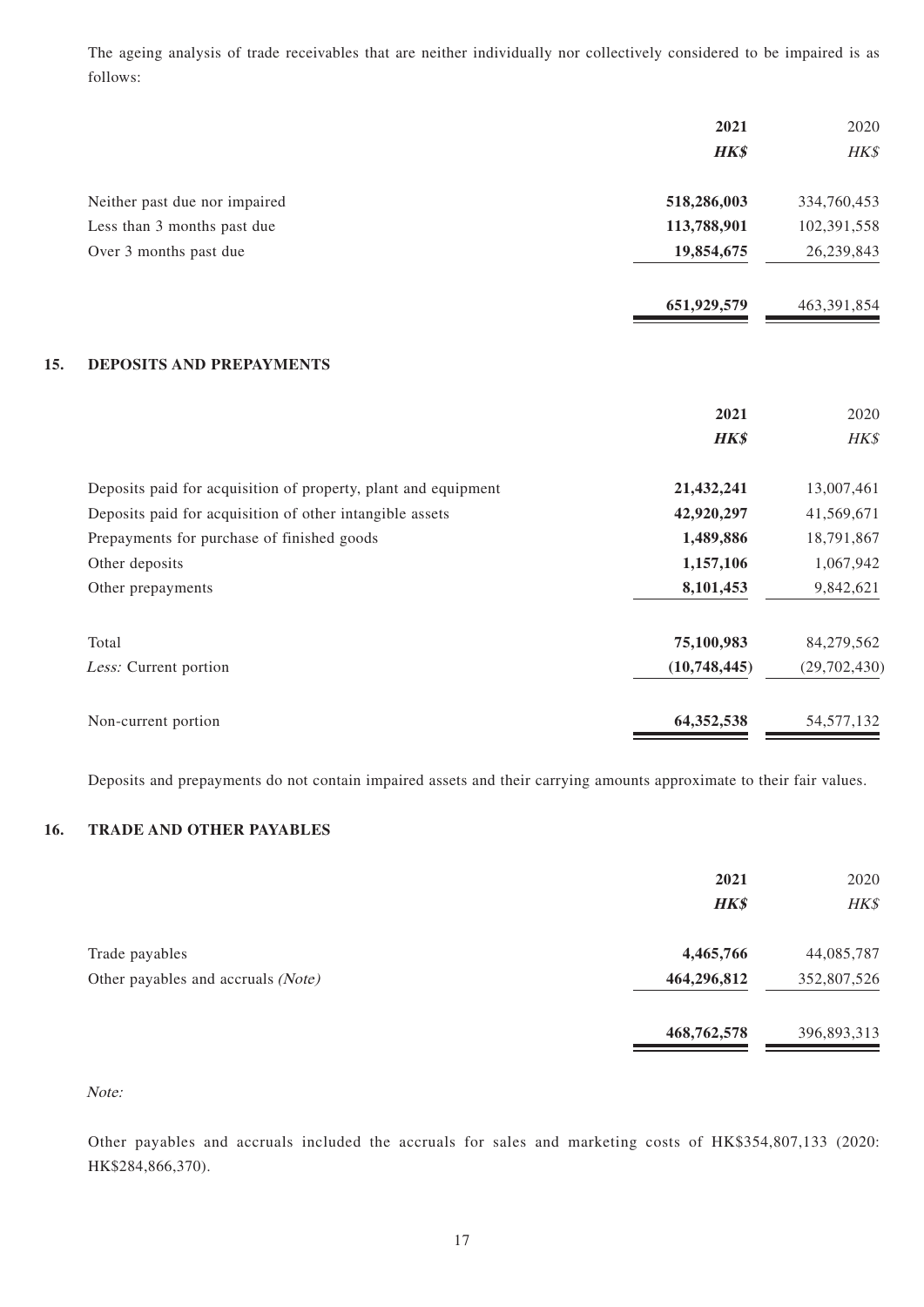The ageing analysis of trade payables as at the end of the reporting period, based on the invoice date, is as follows:

|              | 2021<br><b>HK\$</b> | 2020<br>HK\$ |
|--------------|---------------------|--------------|
| $0-60$ days  | 4,465,766           | 44,050,490   |
| $61-90$ days |                     | 33,634       |
| Over 90 days | —                   | 1,663        |
|              | 4,465,766           | 44,085,787   |

#### **17. CONVERTIBLE LOAN PAYABLE**

On 6 July 2016 ("Issue Date"), the Group entered into a convertible loan agreement with International Finance Corporation ("IFC"), pursuant to which IFC agreed to lend, and the Group agreed to borrow, a convertible loan in an aggregate principal amount of HK\$150,000,000 at an interest rate of 1.9% per annum (the "Convertible Loan Payable"). Subject to the terms of the convertible loan agreement, IFC has the right to convert all or any part of the outstanding principal amount of the Convertible Loan Payable into shares of the Company at a conversion price of HK\$5.90 per share (subject to anti-dilutive adjustments as set out in the convertible loan agreement) at any time prior to the maturity date on 2 August 2021. On 10 July 2020, the Group and IFC entered into an amendment agreement to the convertible loan agreement to extend the maturity date for a period of 3 years to 2 August 2024. On 6 October 2020, the amendment agreement has become effective. The Company accounted for the extension as a derecognition of the existing financial liability and the recognition of a new financial liability with a gain recognised on extinguishment, being the difference between the fair value of consideration given to extinguish the financial liability and its previous carrying amount.

The Company shall repay the outstanding principal amount of the Convertible Loan Payable on the maturity date together with the make whole premium calculated at (i) 6% per annum; or (ii) 8% per annum if there exists a change of control which occurs when, among others, (a) there is a decrease in the shareholdings of the Company's certain shareholders as a group under specified conditions as stipulated in the convertible loan agreement; (b) certain shareholders of the Company as a group cease to be the single largest direct and indirect shareholder of the Company; or (c) any person (other than certain shareholders as a group) by itself or through its affiliates have obtained the power to appoint a majority of the board of directors of the Company.

Pursuant to the convertible loan agreement, unless otherwise agreed in writing by the IFC, the Company shall, within 10 days following the occurrence of a change of control defined in the convertible loan agreement, prepay the outstanding principal amount of the Convertible Loan Payable, together with accrued interest, the make whole premium (if any), increased costs (if any) thereon and all other amounts payable under the convertible loan agreement, including the amount of unwinding costs payable if the prepayment is not made on an interest payment date.

The fair value of the debt component and the equity conversion component were determined at the issuance/ extinguishment of the Convertible Loan Payable where appropriate. The fair value of the debt component was calculated using a market interest rate for an equivalent non-convertible bond. The residual amount, representing the value of the equity conversion component, was included in equity. The make whole premium, being an embedded derivative, was measured at fair value separately. At Issue Date and at 31 December 2021, the fair value of the make whole premium was determined by the Directors to be minimal.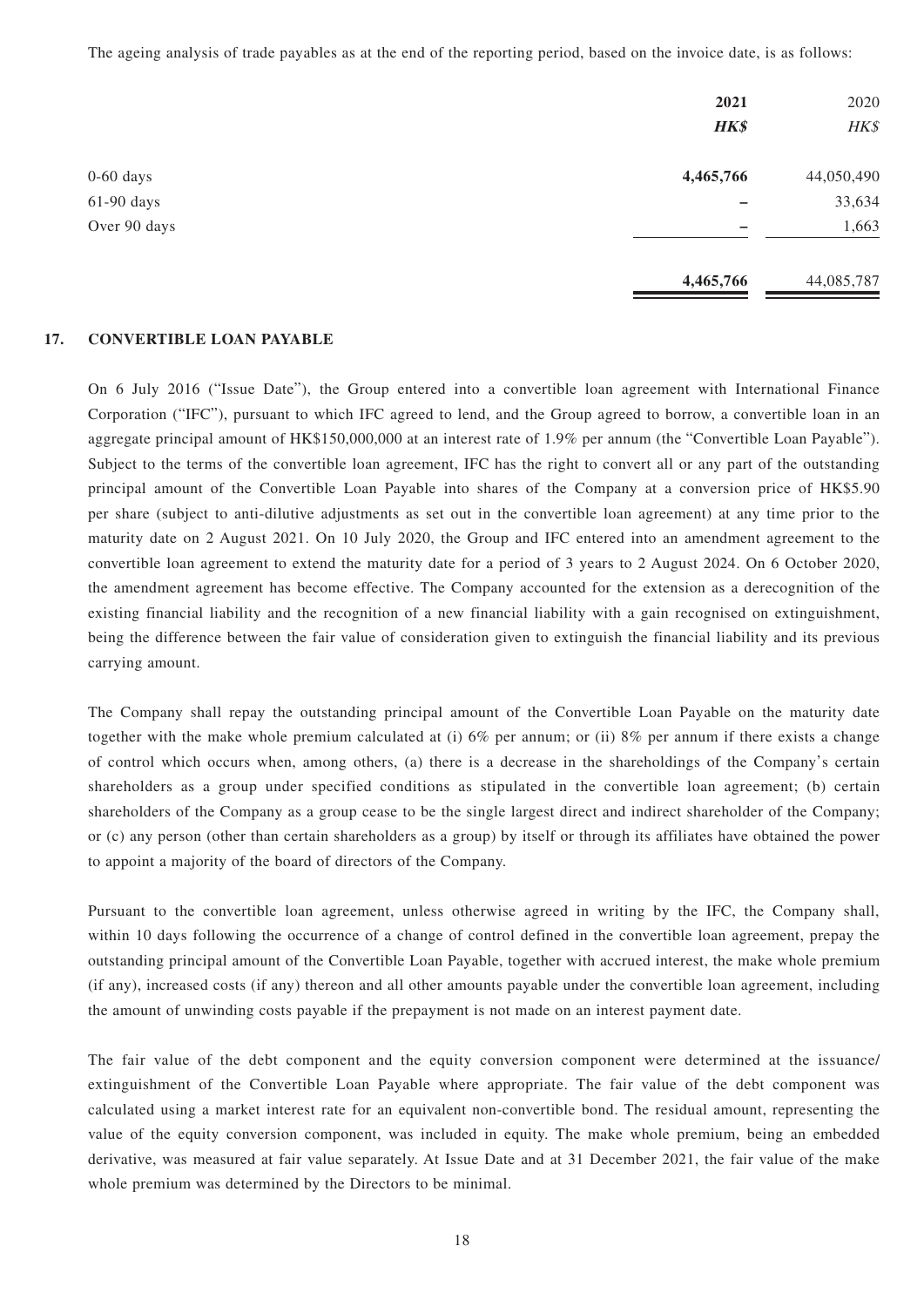The movements of the Convertible Loan Payable are as follows:

|                          | <b>Debt</b> | <b>Conversion</b> |              |
|--------------------------|-------------|-------------------|--------------|
|                          | component   | component         | <b>Total</b> |
|                          | HK\$        | HK\$              | HK\$         |
| As at 1 January 2020     | 140,158,931 | 33, 323, 218      | 173,482,149  |
| Imputed interest expense | 8,173,415   |                   | 8,173,415    |
| Interest paid            | (2,889,583) |                   | (2,889,583)  |
| Extinguishment           | (4,913,707) | (18,095,900)      | (23,009,607) |
| As at 31 December 2020   | 140,529,056 | 15,227,318        | 155,756,374  |
| Imputed interest expense | 5,433,238   |                   | 5,433,238    |
| Interest paid            | (2,889,583) |                   | (2,889,583)  |
| As at 31 December 2021   | 143,072,711 | 15,227,318        | 158,300,029  |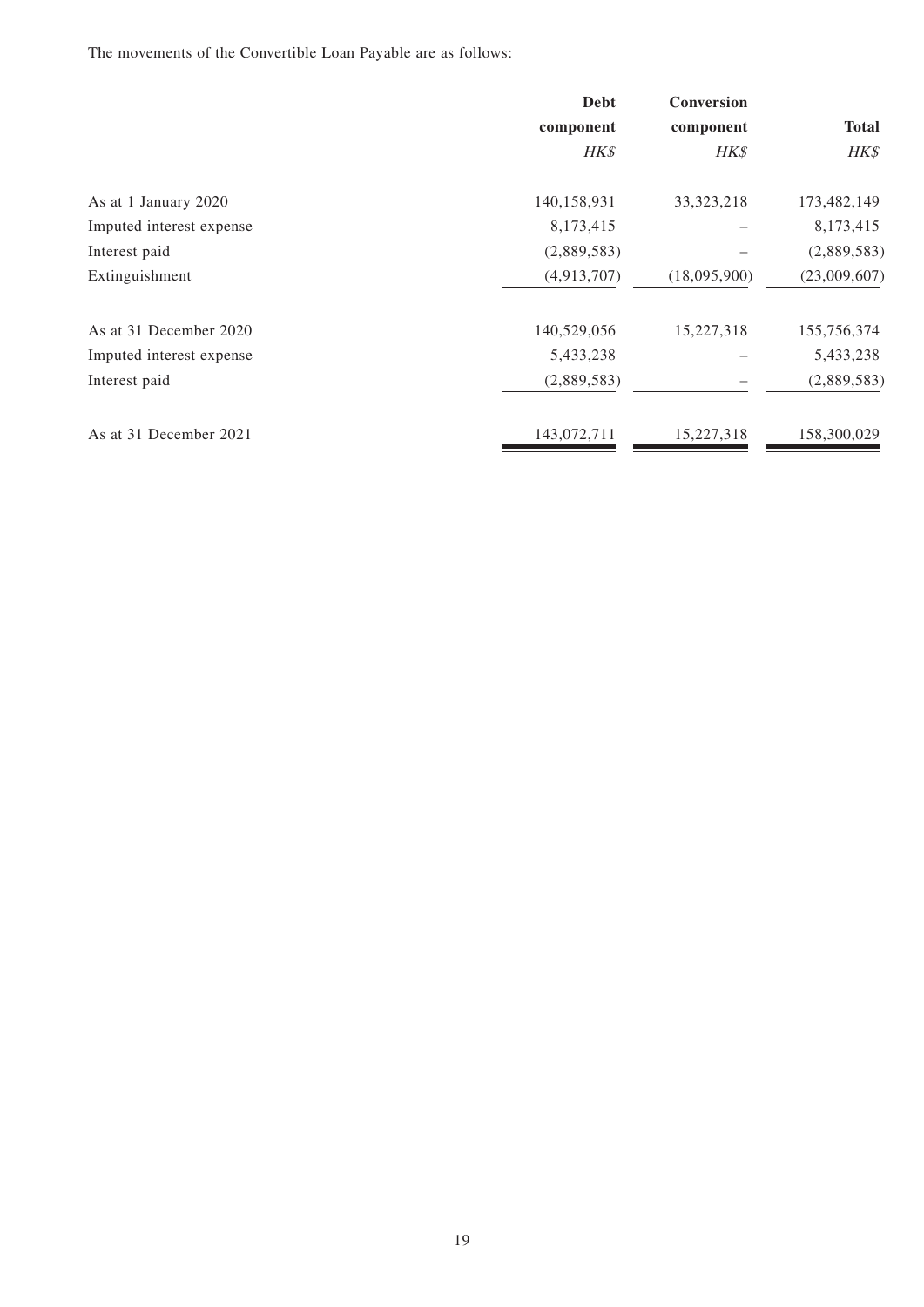### **BUSINESS REVIEW**

The vision of the Group is to be a great and socially responsible corporation. Strategically, the Group develops, manufactures and commercialises genetically engineered therapeutic recombinant bovine basic fibroblast growth factor ("rb-bFGF"), with established mechanism of action in cellular proliferation, differentiation and migration.

The Group's turnover is primarily made up from the segments of Ophthalmology and Surgical (wound care and healing) covering dermatology, stomatology, obstetrics and gynaecology; while pursuing new therapeutics in oncology, orthopaedics and neurology through the Group's strategic investments.

Currently the Group has six commercialised biologics, formulated with rb-bFGF (collectively referred to as the "bFGF Series"), that are marketed and sold as Beifushu eye drops, Beifushu eye gel and Beifushu unit-dose eye drops for treatment of ocular wounds, Beifuji spray, Beifuji lyophilised powder and Beifuxin gel for treatment of surface wounds, in the PRC. The bFGF Series are developed and manufactured by the Group, three of which were approved by 國家藥品監督管理局 (National Medical Products Administration) as Category I drugs and four of which are on the list of the National Drug List for Basic Medical Insurance, Work-Related Injury Insurance and Maternity Insurance issued by the National Healthcare Security Administration and the Ministry of Human Resources and Social Security of the PRC. Collectively, the combined turnover of the bFGF Series represented about 84.3% of the Group's total turnover for the year under review.

Apart from the bFGF Series, the Group has a portfolio of commercialised preservative-free unitdose eye drops, namely Tobramycin Eye Drops, Levofloxacin Eye Drops and Sodium Hyaluronate Eye Drops. During the year under review, the Group has obtained an approval for the registration and commercialisation of the preservative-free unit-dose Moxifloxacin Hydrochloride Eye Drops in the PRC. In addition, the Group has 2 oral care products, namely Carisolv<sup>®</sup> dental caries removal gel and 伢典醫 生 (Dr. YaDian) mouth wash.

Leveraging on its established market access capability, the Group undertakes the promotion and selling of a range of products, including 適麗順® (Iodized Lecithin Capsules\*) and 伊血安顆粒 (Yi Xue An Granules\*), to complement the Group's therapeutics business of Ophthalmology and Surgical. On 8 March 2022, the acquisition of intellectual property rights relating to technologies and process of product research and development ("R&D"), production and right of Marketing Authorisation Holder ("MAH") of 適麗順® (Iodized Lecithin Capsules\*) was completed and 適麗順® (Iodized Lecithin Capsules\*) has become one of the Group's own products since then. It is expected that the acquisition will enable the Group to strengthen its ophthalmology business.

On the building of mid-term and long-term growth drivers, the Group maintains a pipeline of multiproject in R&D at various stages of clinical programmes, which cover a handful of unit-dose ophthalmic products and biologics in growth factors and antibody.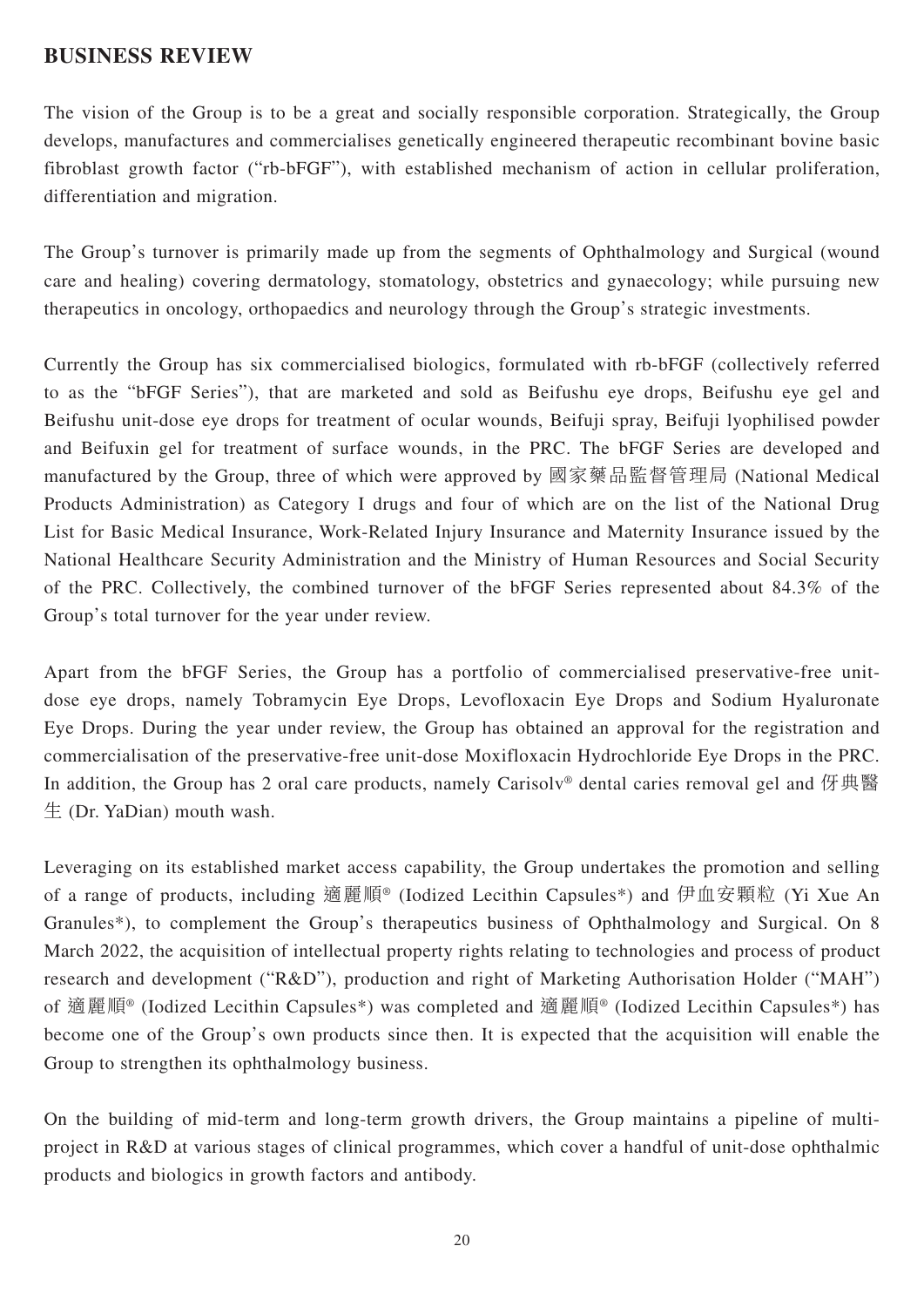## **SIGNIFICANT BUSINESS DEVELOPMENT ACTIVITIES**

We are committed to pragmatically investing in new products and technologies to strengthen the Group's product and R&D pipeline as near to mid-term growth driver in ophthalmology and long-term plan for new therapeutics in oncology. Major investments in ophthalmic products are outlined as follows:

### **Investments in Ophthalmology**

In 2018, the Group entered into a co-development agreement with Mitotech S.A. ("Mitotech") and Mitotech LLC for the United States Food and Drug Administration (the "US FDA") phase 3 clinical trial of an ophthalmic solution containing SkQ1 for dry eye disease (the "SkQ1 Product"). As disclosed in the announcement of the Company dated 24 February 2021, positive outcome was achieved during second phase 3 clinical trial (VISTA-2). The clinical trial study repeated statistically significant positive results on key predefined secondary end-point (Central Corneal Fluorescein Staining). The Board is enthusiastic about the read-out of clearing of central staining of the cornea (defined as zero staining in central cornea), which reveals the potential of SkQ1 in addressing oxidative stress in dry eye diseases. Following the positive trial outcome of VISTA-2, Mitotech has planned a pivotal trial (VISTA-3), which will commence once Mitotech's management team has fully assessed there is no potential disruption to trial centres and patient recruitment during the ongoing COVID-19 pandemic. However, recent developments in Ukraine have led to governments and industries reacting to business relationships with Russia in a way that could potentially induce delays in Mitotech's VISTA clinical trial programme.

Mitotech is a clinical-stage Luxembourg-based biotechnology company developing novel drugs for the treatment of predominantly age-related disorders.

Total actual investment cost of approximately HK\$331.4 million for the clinical development of the SkQ1 Product with Mitotech is presented as "Acquired Intangible Assets" under the Group's consolidated financial statements as at 31 December 2021. The investment cost represented 11.6% of the Group's total assets as at 31 December 2021. According to Frost & Sullivan, the estimated number of patients of moderate-to-severe dry eye disease is over 117 million in the PRC in 2019. It is expected that the size of the potential market of the SkQ1 Product will be significant.

In 2020, the Group entered into a co-development and exclusive license agreement with Shanghai Henlius Biotech, Inc. ("Henlius") to co-develop a pharmaceutical product that contains an anti-vascular endothelial growth factor ("anti-VEGF") as a drug substance (the "Anti-VEGF Licensed Product"), which is intended for the treatment of exudative (wet) age-related macular degeneration ("wet-AMD"). As at the date of this announcement, the recombinant anti-VEGF humanised monoclonal antibody injection HLX04-O ("HLX04-O") for the treatment of wet-AMD has been approved to commence the phase 3 clinical trial in Australia, the United States, Singapore, Russia, Serbia and European Union countries such as Hungary, Spain, Latvia, the Czech Republic and Poland. Also, the first patient has been dosed in a phase 3 clinical study for HLX04-O for the treatment of wet-AMD in the PRC.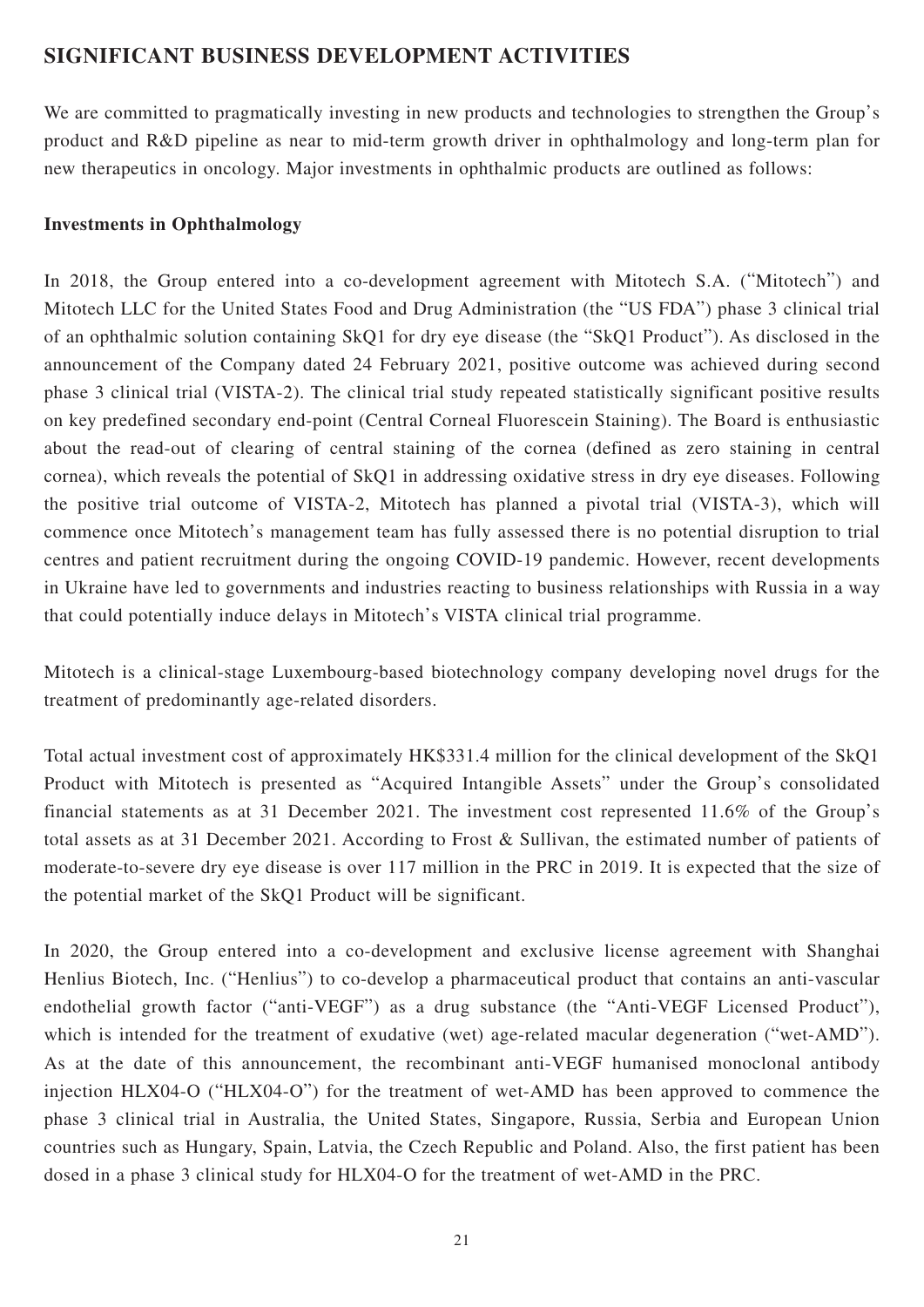Henlius is the holding company of a group principally engaged in (i) the research and development, production and sale of monoclonal antibody (mAb) drugs and the provision of related technical services (except for the development and application of human stem cells, genetic diagnosis and therapy technology); and (ii) the transfer of its own technology and provision of the related technology consultation services.

Total maximum commitment in relation to the co-development of the Anti-VEGF Licensed Product with Henlius is US\$49.0 million (equivalent to approximately HK\$382.1 million). Total actual investment cost of approximately HK\$165.1 million is presented as "Acquired Intangible Assets" under the Group's consolidated financial statements as at 31 December 2021. The investment cost represented 5.8% of the Group's total assets as at 31 December 2021. The Anti-VEGF Licensed Product can be used for treating wet-AMD, diabetic macular edema, macular edema caused by retinal vein occlusion and myopic choroidal neovascularisation. According to Frost & Sullivan, the estimated number of patients of these 4 categories of disease is over 15.5 million in the PRC in 2019. Assuming each patient applies 4 doses in the first year of treatment and 2 to 3 doses in subsequent years, it is expected that the size of the potential market of the Anti-VEGF Licensed Product will be significant.

On 9 June 2021, the Group entered into a product interests transfer agreement with 西藏林芝百盛藥業 有限公司 (Tibet Linzhi Parkson Pharmaceutical Co., Ltd.\*) in relation to the acquisition of intellectual property rights relating to technologies and process of product R&D, production and right of MAH of 適麗順® (Iodized Lecithin Capsules\*) and other medicinal products in different forms in which iodized lecithin serves as an active pharmaceutical ingredient. The consideration of the acquisition is RMB97.0 million (equivalent to approximately HK\$118.9 million). The transaction was completed on 8 March 2022. It is expected that the acquisition will enable the Group to strengthen its ophthalmology business.

Apart from the investments in the SkQ1 Product and the Anti-VEGF Licensed Product, as at 31 December 2021 and the date of this announcement, each of the investments made and held by the Group represented less than 5% of the Group's total assets.

## **HONOURS AND AWARDS OBTAINED IN 2021**

珠海億勝生物製藥有限公司 (Zhuhai Essex Bio-Pharmaceutical Company Limited\*), a wholly-owned subsidiary of the Company, was awarded as one of the 2020年度TOP100中國化藥企業 (2020 top 100 chemical pharmaceutical companies in the PRC\*). It obtained 2020年度珠海市紅十字人道獎 (2020 Zhuhai Red Cross Humanity Award\*) for its contribution to the COVID-19 prevention and control and the resumption of normal life and production. It was also awarded 珠海慈善獎—最具愛心慈善捐贈企 業 (Zhuhai Charity Award – The Most Caring Charitable Donation Enterprise\*) for its contribution to provide financial support on poverty alleviation and COVID-19 prevention and control.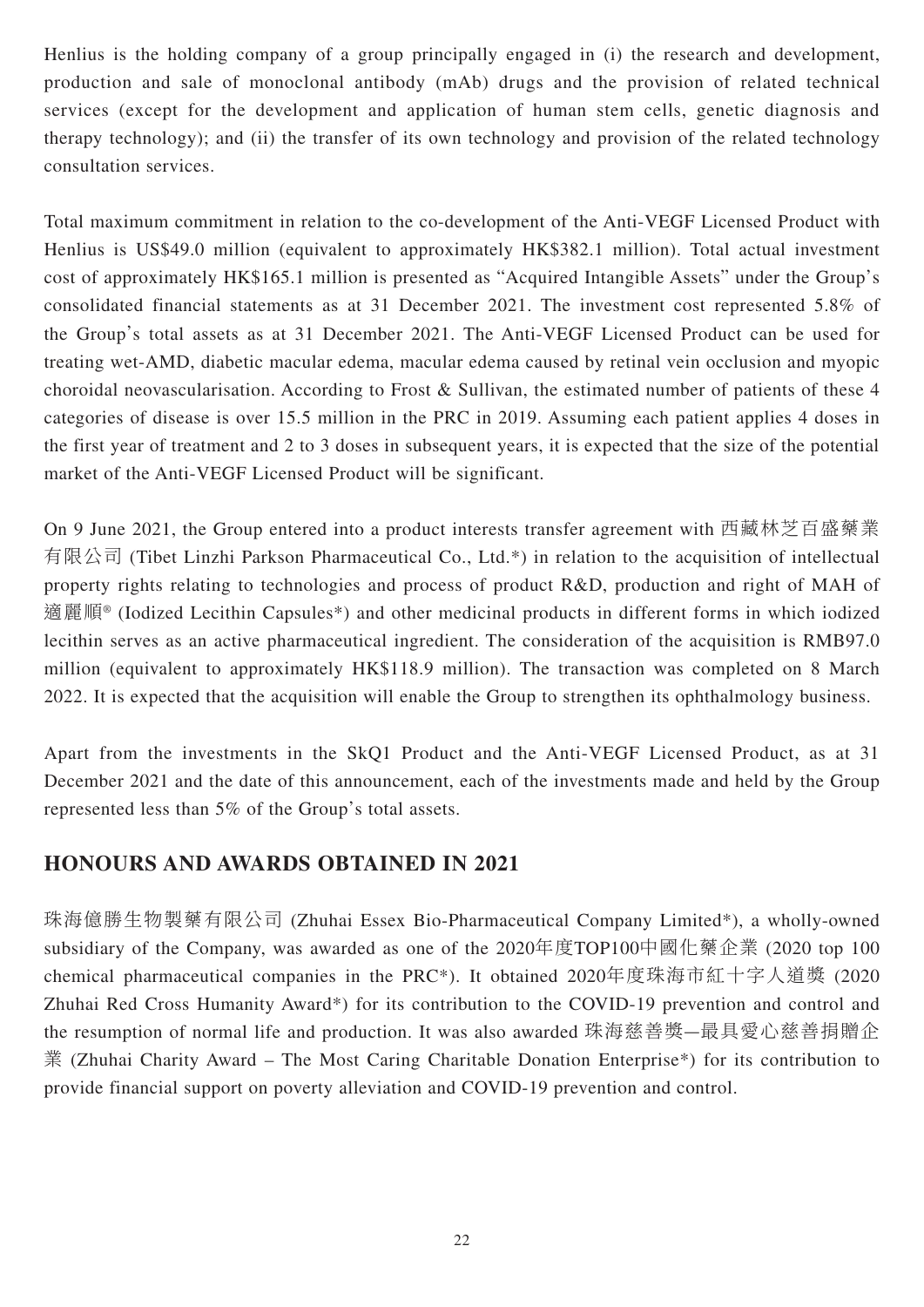The Group's Beifushu has been awarded as one of the Chinese reputable medicine brands in three consecutive years. This is a testament of the recognition by the industry for the efficacy and quality of our flagship biologic drug.

The Company was further conferred with the following awards:

- 1. 中國證券金紫荊獎—最具投資價值上市公司 (China Securities Golden Bauhinia Award The Best Investment Value Award for Listed Companies\*), which is a large-scale and credit award for listed companies in the Hong Kong and PRC securities market, for its comprehensive capabilities in areas such as profitability, corporate governance, sustainable development and brand value;
- 2. 2021金麒麟港美股最佳上市公司—最佳中小市值上市公司 (2021 Golden Unicorn Best Hong Kong and the United States Listed Companies – The Best Mid and Small Cap Listed Company\*); and
- 3. 中國卓越IR —最佳資本市場溝通獎 (China Excellent IR The Best Capital Market Communication Award\*).

This is a testament to the Group's consistent achievements and an encouragement in its pursuit of future development.

# **MARKET DEVELOPMENT**

Over the years, the Group has been relentlessly investing in establishing and strengthening its market access capability. As at 31 December 2021, the Group maintains a network of 43 regional sales offices in the PRC and a total number of about 1,265 sales and marketing representatives, out of which 64% are full-time employees and 36% are on contract basis or from appointed agents. The Group expanded its presence in Singapore in 2020 as a base for market access expansion into Southeast Asian countries.

During the year under review, the Group's therapeutic products are being prescribed in more than 10,500 hospitals and medical providers, coupled with approximately 2,110 pharmaceutical stores, which are mainly located in the major cities, provinces and county cities in the PRC.

For achieving a sustainable traction on growth for currently marketed products as well as for nearterm to mid-term new products being commercialised, the Group initiated investments to improve its competitiveness and widen its customers base under the following plans:

- Investing in clinical observation programmes for affirming additional clinical indications of its commercialised products;
- Reaching out to market in lower-tier cities;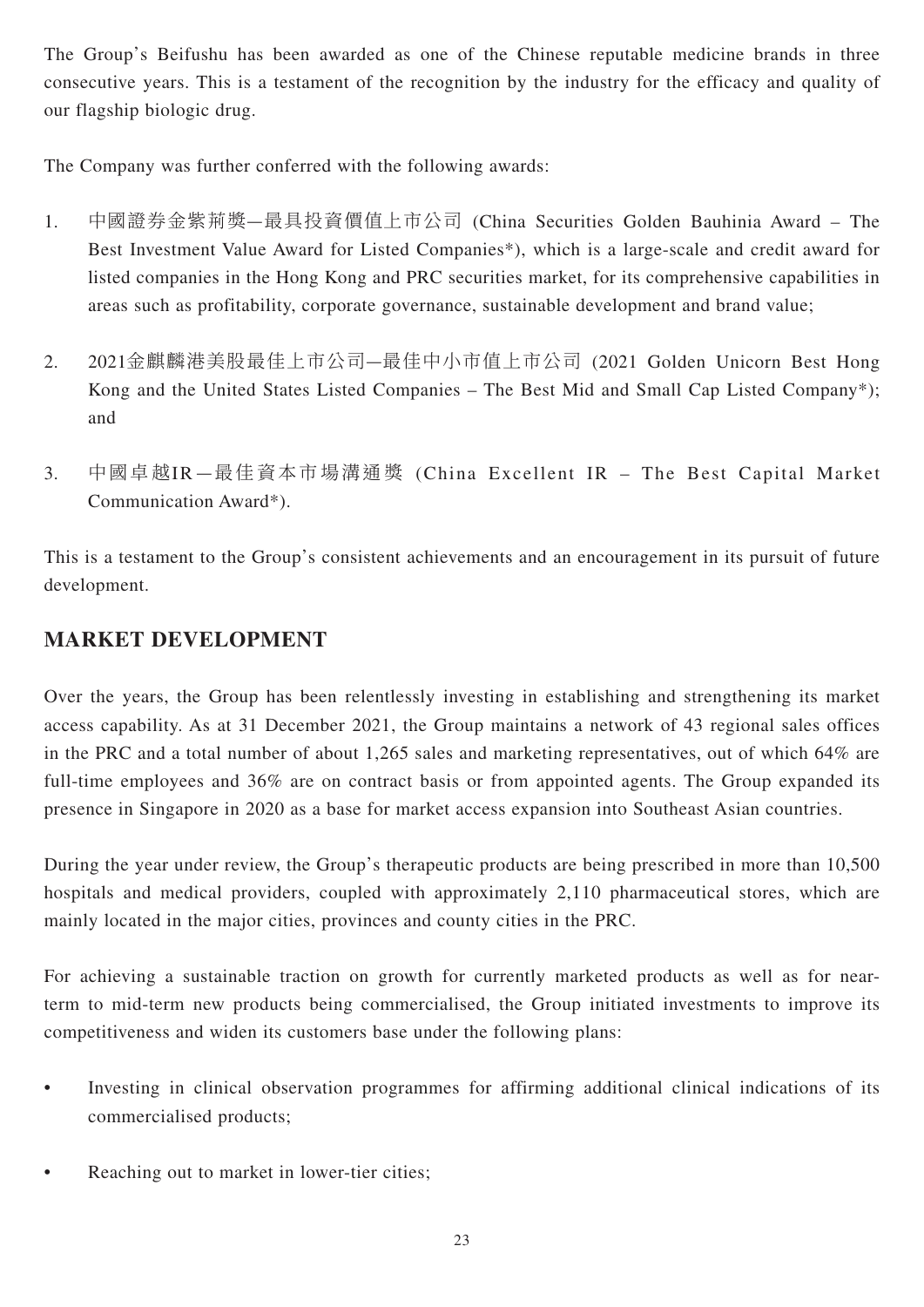- Cultivating pharmaceutical stores, where possible, as complementary sales channel; and
- Building on-line platform for medical consultation and e-prescription for patients with chronic diseases under its healthtech initiative.

## **RESEARCH AND DEVELOPMENT**

The Group renewed its R&D's vision in 2020, emphasising the dedication to science and innovation, with a mission to develop therapeutics that would meet unmet clinical and/or commercial needs. The Group concurrently kick-started a 5-year (2021 to 2025) R&D's development plan to further strengthen its R&D capability and its position in ophthalmology.

The Group's key R&D initiatives comprise of growth factor, antibody (i.e. mAb, bsAb, sdAb, scFv, ADC/FDC, etc.), drug formulation know-how and Blow-Fill-Seal ("BFS") platform. Growth factor, antibody and drug formulation know-how are used for the development of therapeutic drugs in ophthalmology, surgical (wound care and healing) and oncology, whereas BFS platform is a state-of-theart manufacturing facility for producing preservative-free unit-dose drugs, in particular for ophthalmic drugs.

One of the Group's technology platforms is built on recombinant proteins, in particular, the basic fibroblast growth factor (bFGF). The Group has been able to capitalise on its biologic facility, built with its proprietary technique and know-how, delivering high-quality bFGF Series of biologics in the Ophthalmology and Surgical business segments that constituted the Group's primary current growth driver. Strengthening on the Group's biologics-based R&D, the strategic alliances forged with Antikor and Henlius are in furtherance of our R&D plans for biologics in oncology and in ophthalmology for wet-AMD, diabetic macular edema, macular edema caused by retinal vein occlusion and myopic choroidal neovascularisation for mid-term to long-term growth driver.

The establishment of the BFS platform formed part of the Group's core competency to develop and produce a series of preservative-free unit-dose drugs. As at 31 December 2021, the Group has 4 commercialised preservative-free unit-dose eye drops in the product pipeline. During the year under review, the Group has obtained an approval for the registration and commercialisation of the preservative-free unit-dose Moxifloxacin Hydrochloride Eye Drops in the PRC. A handful of preservative-free unit-dose ophthalmic drugs are under development with targeted commercialisation within the next 2 to 5 years.

As at 31 December 2021, there are 15 R&D programmes in the pre-clinical to clinical stage, out of which 3 ophthalmology programmes are in clinical stage. The 3 ophthalmology programmes listed below are targeted as mid-term growth driver.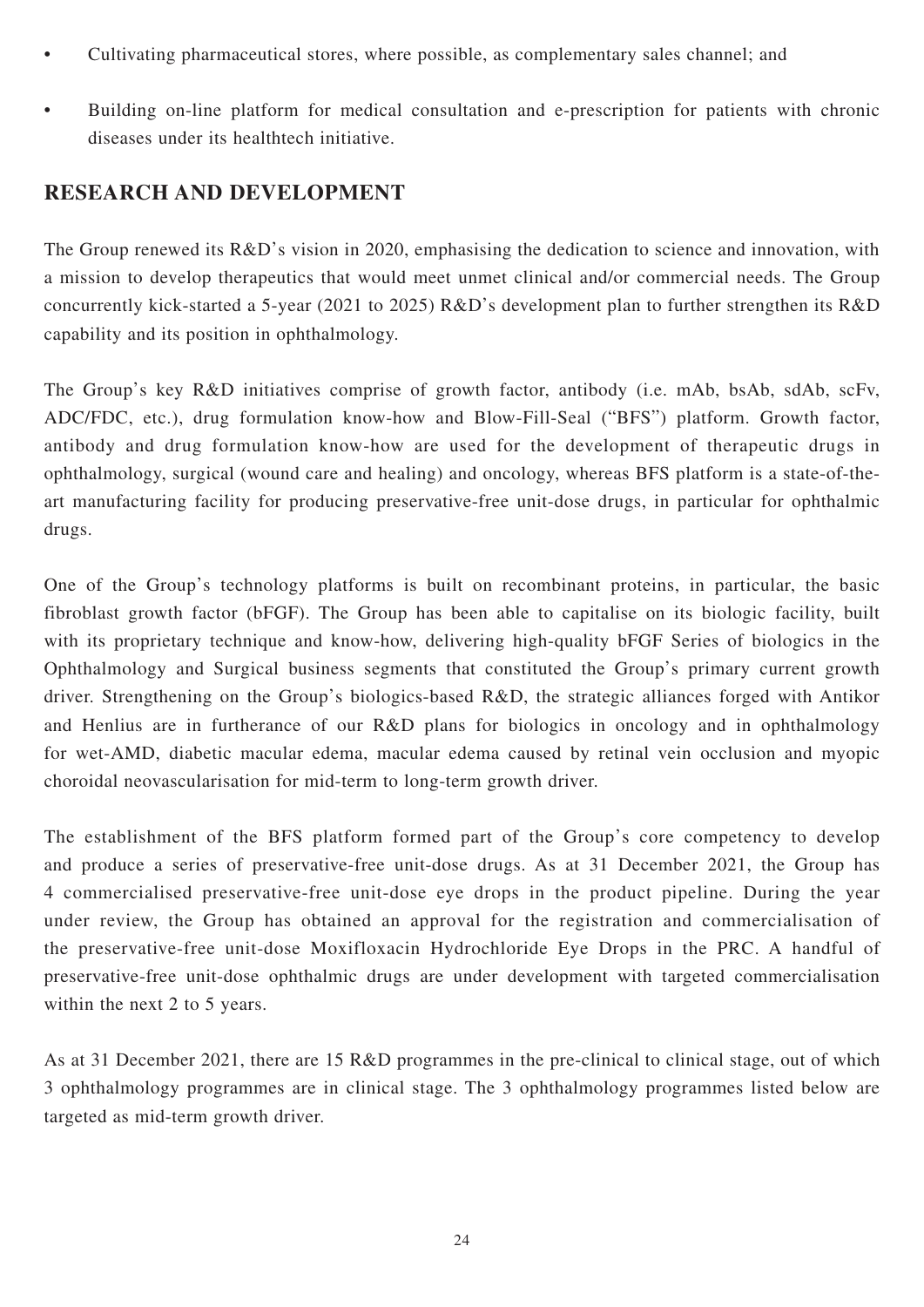- 1. EB11-18136P: SkQ1 eye drops, second phase 3 clinical trial (US FDA) (VISTA-2) topline data released on 24 February 2021
- 2. EB11-15120P: Azithromycin eye drops, ongoing review by external key opinion leaders (National Medical Products Administration ("NMPA") in the PRC)
- 3. EB12-20145P: Bevacizumab intravitreal injection for wet-AMD, phase 3 clinical trial (US FDA, European Medicines Agency, Therapeutic Goods Administration and NMPA in the PRC)

As at the date of this announcement, the Group has obtained a total of 44 patent certificates or authorisation letters: 35 發明專利 (invention patents), 4 實用新型專利 (utility model patents) and 5 外 觀專利 (design patents).

The Group currently has diversified its R&D resources to multiple research sites in Zhuhai (PRC), Boston (United States), London (United Kingdom) and Singapore which support not only our pursuit for new therapeutics but also our acquisition of global talent.

# **PRODUCTION CAPABILITY**

The Group's factory in Zhuhai is fully equipped with production plants for the production of rb-bFGF as active pharmaceutical substance for the Group's flagship biologic formulations. The state-of-the-art BFS production plants in the factory enables the production of preservative-free unit-dose drugs, including Beifushu unit-dose eye drops.

## **CONSTRUCTION OF THE SECOND FACTORY IN THE PRC**

For the near-term expansion of the Group, a piece of land of about 15,000 square metres located at 珠 海高新區科技創新海岸 (Zhuhai Hi-Tech Industrial Park\*) was acquired in 2018. The land is within walking distance from the Group's existing factory. The plan is to construct the Group's second factory with a gross floor area (GFA) of about 58,000 square metres to house the Group's R&D centre, additional manufacturing facility, administrative office and staff hostel. Construction work of the second factory has started on 1 January 2020 and is expected to be completed by 2023.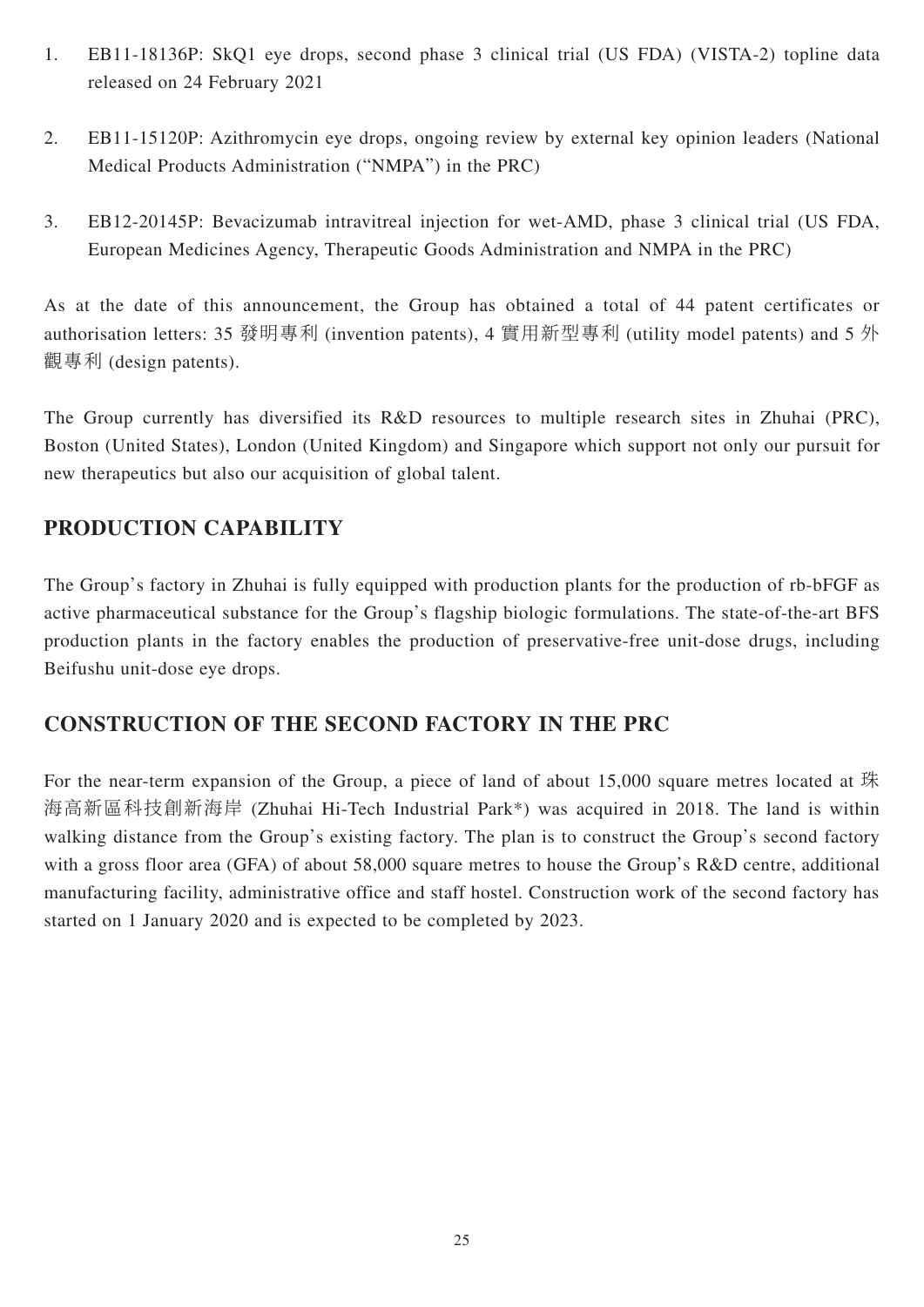## **FINANCIAL REVIEW**

The revenue of the Group is chiefly derived and denominated in Renminbi from its operations in the PRC. For the year ended 31 December 2021, the Group achieved an increase of 67.4% in the consolidated turnover to approximately HK\$1,637.7 million as compared to approximately HK\$978.1 million in 2020, indicating a strong recovery to the pre-COVID-19 operating level.

The Group's turnover is primarily made up from the segments of Ophthalmology and Surgical (Wound care and healing). The core products that are of current growth driver under each segment are:

- 1. Ophthalmology Beifushu series (Beifushu eye drops, Beifushu eye gel and Beifushu unit-dose eye drops), Tobramycin Eye Drops, Levofloxacin Eye Drops, Sodium Hyaluronate Eye Drops and 適麗 順® (Iodized Lecithin Capsules\*); and
- 2. Surgical (Wound care and healing) Beifuji series (Beifuji spray, Beifuji lyophilised powder and Beifuxin gel), Carisolv<sup>®</sup> dental caries removal gel, 伢典醫生 (Dr. YaDian) mouth wash and 伊血安 顆粒 (Yi Xue An Granules\*).

The sectoral turnover of Ophthalmology and Surgical is approximately 41.1% and 58.9% of the Group's turnover, respectively. The combined turnover of the Group's flagship biologics, Beifushu series and Beifuji series, the basic fibroblast growth factor (bFGF) based biologic drugs, represented about 84.3% of the Group's total turnover, of which Beifushu series and Beifuji series accounted for 26.1% and 58.2% of the Group's turnover, respectively. The remaining 15.7% of the Group's turnover is mainly contributed from sales of Tobramycin Eye Drops, Levofloxacin Eye Drops, Sodium Hyaluronate Eye Drops, 適麗順® (Iodized Lecithin Capsules\*), Carisolv® dental caries removal gel, 伢典醫生 (Dr. YaDian) mouth wash and 伊血安顆粒 (Yi Xue An Granules\*) collectively.

Composition of turnover for the years ended 31 December 2021 and 2020, respectively, is shown in the following table:

| Expressed in HK\$' million | 2021    | 2020  |
|----------------------------|---------|-------|
| Ophthalmology              | 673.3   | 419.2 |
| <b>Surgical</b>            | 964.4   | 558.9 |
| <b>Total</b>               | 1,637.7 | 978.1 |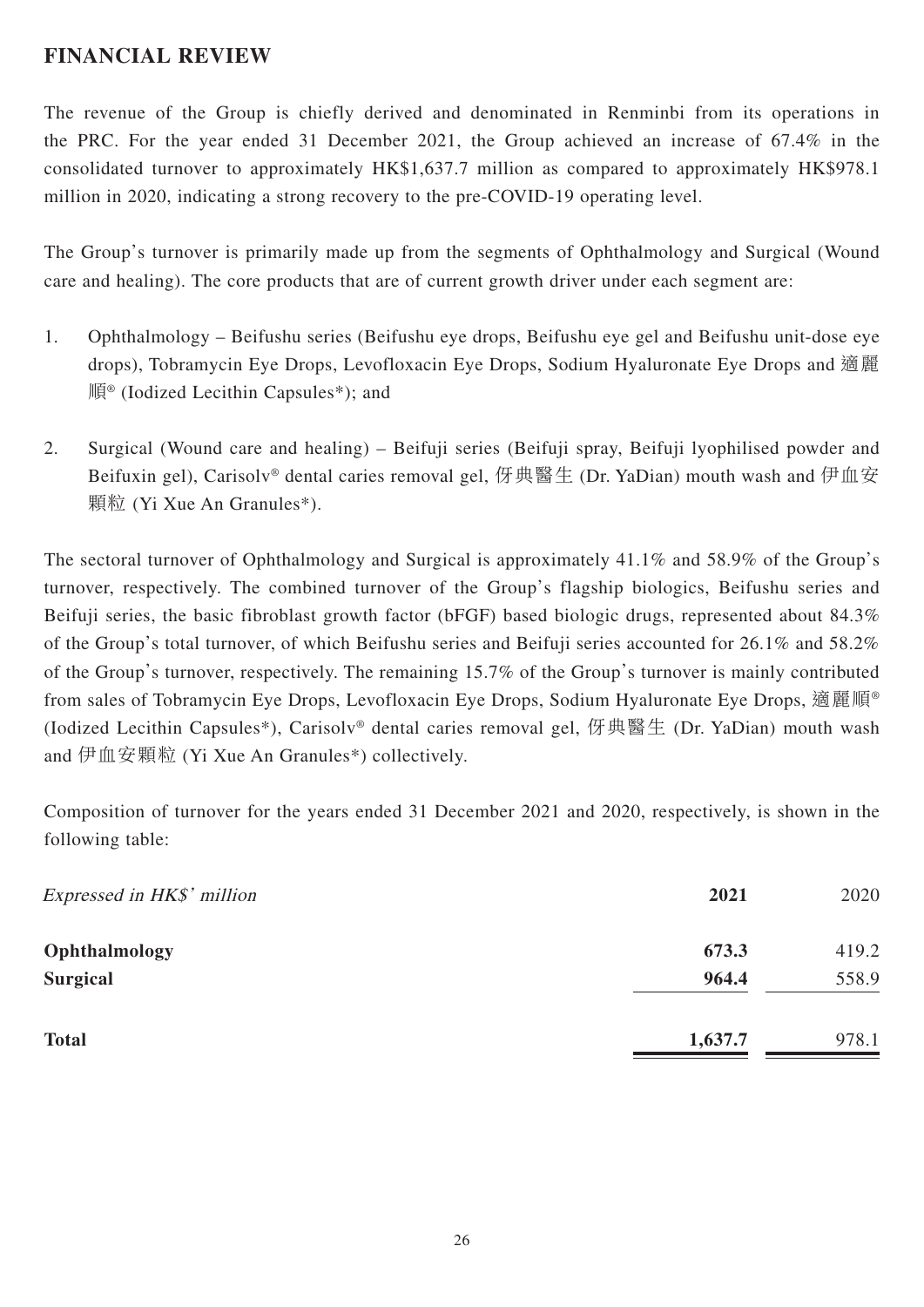Ophthalmology contributed approximately HK\$673.3 million to the Group's turnover for the year ended 31 December 2021, representing an increase of 60.6% as compared to approximately HK\$419.2 million in 2020. Surgical recorded a total turnover of approximately HK\$964.4 million for the year ended 31 December 2021, representing an increase of 72.6% as compared to approximately HK\$558.9 million in 2020. The increase was attributable to the resumption of clinical operations in hospitals to normalcy in the PRC and the expansion of sales.

The selling of Xalatan® Eye Drops and Xalacom® Eye Drops, which contributed approximately 2% to the Group's gross profit for the year ended 31 December 2021, would be discontinued in 2022.

During the year under review, the Group achieved an increase of 58.0% in after-tax profit to approximately HK\$346.0 million as compared to approximately HK\$218.9 million in 2020. The increase was in tandem with the increase of 67.4% in the Group's turnover to approximately HK\$1,637.7 million, but was weighed down by the decrease of approximately HK\$31.4 million in fair value of the investment in Shanggong in 2021.

The distribution and selling expenses for the year under review were approximately HK\$836.0 million as compared to approximately HK\$476.6 million in 2020, representing an increase of 75.4%. Such expenses primarily consisted of remuneration, advertising costs, travelling and transportation costs, costs for organisation of seminars and conferences for product training and awareness, etc. The increase was in line with the increase in turnover for the year ended 31 December 2021.

The administrative expenses for the year under review were approximately HK\$153.8 million as compared to approximately HK\$111.6 million in 2020. The increase in administrative expenses was mainly due to (i) an increase in costs for expansion of operations in the United States and Singapore and the establishment of on-line platform for medical consultation by approximately HK\$16.8 million; and (ii) an increase in R&D expenses of approximately HK\$14.9 million.

Total expenditures (inclusive of acquired intangible assets) incurred in R&D for the year ended 31 December 2021 were approximately HK\$207.9 million (2020: approximately HK\$214.8 million), representing 12.7% (2020: 22.0%) of the turnover, of which approximately HK\$184.4 million (2020: approximately HK\$206.2 million) were capitalised.

The Group had cash and cash equivalents of approximately HK\$671.3 million as at 31 December 2021 (2020: approximately HK\$599.8 million).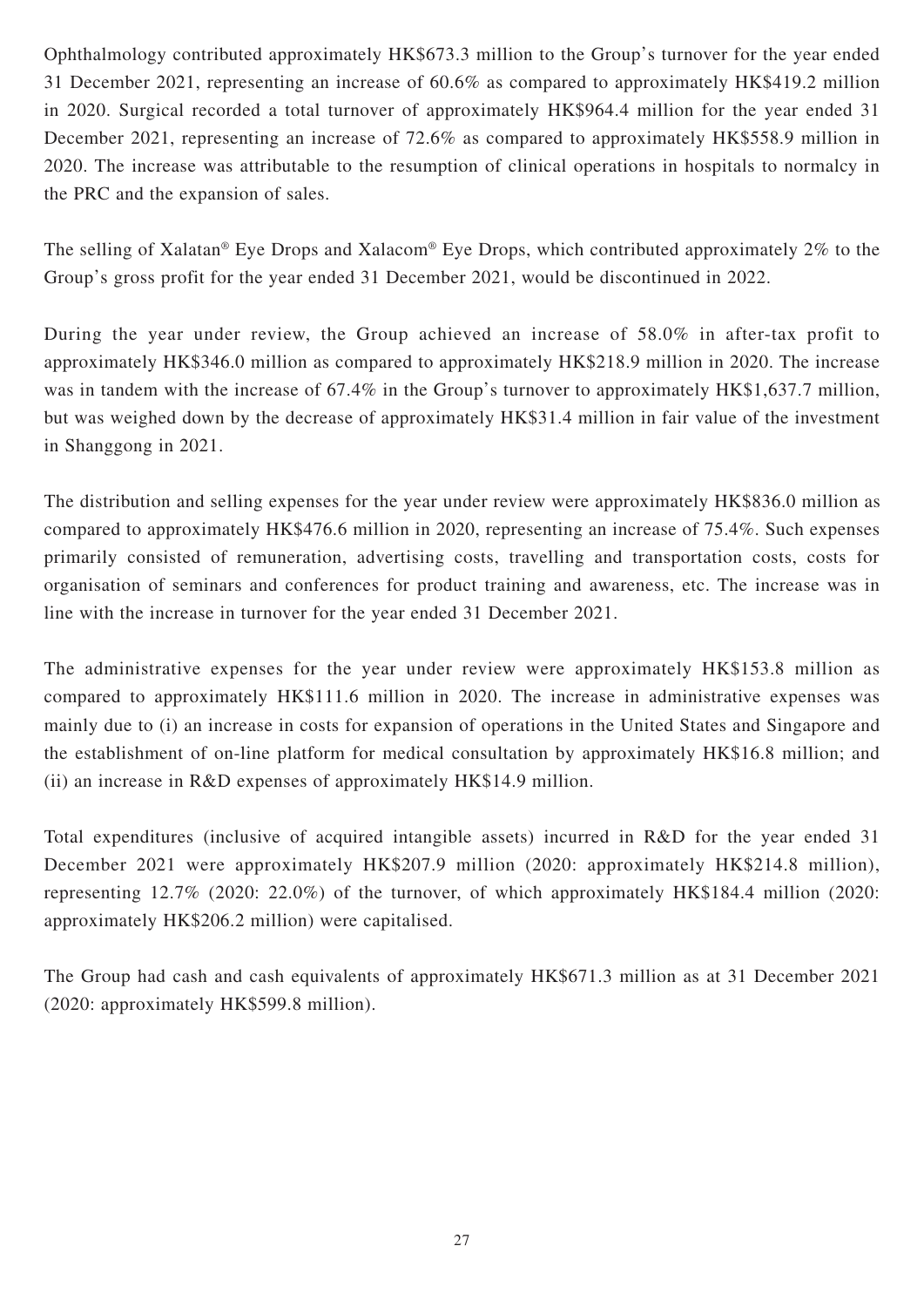The Group's bank borrowings as at 31 December 2021 were approximately HK\$416.8 million (2020: approximately HK\$414.8 million), among which 19.7% was repayable within 1 year and 80.3% was repayable in more than 1 year but within 5 years. Among the Group's bank borrowings as at 31 December 2021, 34.9% was denominated in Hong Kong Dollar, 18.6% was denominated in Renminbi and 46.5% was denominated in US Dollar. All of the Group's bank borrowings bear interest at floating rate. The interest rate of the Group's bank borrowings ranged from 1.7% to 3.7% as at 31 December 2021. Please refer to the sub-section headed "Liquidity and Financial Resources" for details of banking facilities.

The total finance costs of the Group for the year ended 31 December 2021 were approximately HK\$9.2 million (2020: approximately HK\$1.4 million), including an imputed interest expense on the convertible loan payable and interest expenses on bank borrowings amounting to approximately HK\$14.8 million (2020: approximately HK\$13.9 million) of which approximately HK\$5.8 million (2020: approximately HK\$12.7 million) was capitalised during the year under review.

## **CONVERTIBLE LOAN FROM INTERNATIONAL FINANCE CORPORATION**

On 6 July 2016, the Company entered into a convertible loan agreement (the "Convertible Loan Agreement") with IFC, being a member of the World Bank Group and an international organisation established by Articles of Agreement among its member countries including the PRC, pursuant to which IFC agreed to lend, and the Company agreed to borrow, a convertible loan in an aggregate principal amount of HK\$150.0 million at an interest rate of 1.9% per annum. Subject to the terms of the Convertible Loan Agreement, IFC has the right to convert all or any part of the outstanding principal amount of the convertible loan into ordinary shares of the Company ("Conversion Shares") at a conversion price of HK\$5.90 per share (subject to adjustments as set out in the Convertible Loan Agreement) at any time prior to the maturity date on 2 August 2021.

On 10 July 2020, the Company and IFC entered into an amendment agreement to the Convertible Loan Agreement (the "Amendment Agreement") to extend the maturity date for a period of 3 years to 2 August 2024 (the "Extension"). Save as amended by the Amendment Agreement, the Convertible Loan Agreement and the terms and conditions of the convertible loan shall continue to be in full force and effect. Please refer to the announcement of the Company dated 10 July 2020 for details.

### **Use of net proceeds from the convertible loan**

The net proceeds from the convertible loan (after deducting the fees and expenses in relation to the obtaining of the convertible loan) are approximately HK\$145.0 million, which were utilised for the Company's strategic investment in and development of the Group's biologic business and general working capital requirements. All net proceeds had been utilised in 2018 according to the intended use.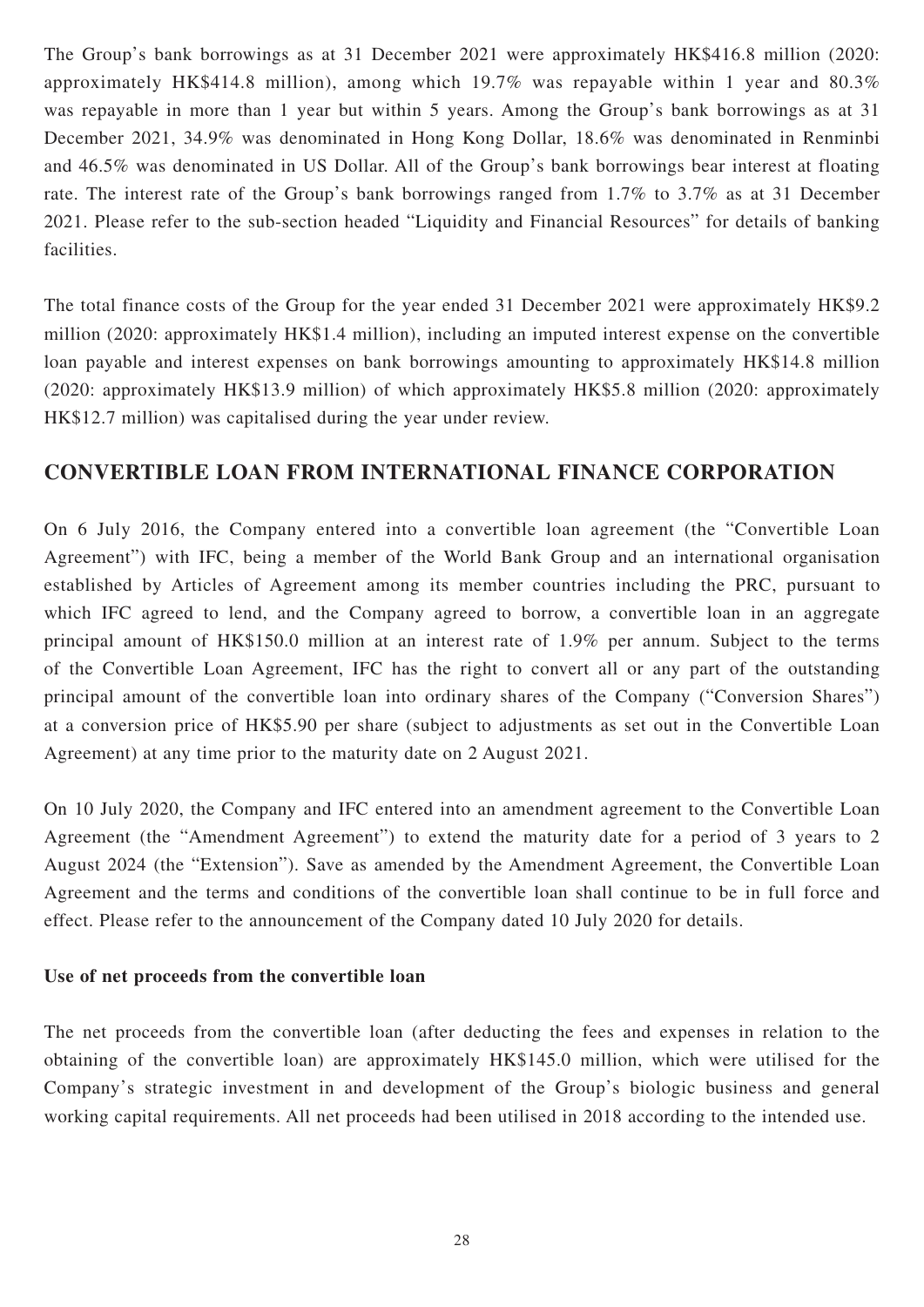### **Dilutive effect of the conversion of the convertible loan**

As at 31 December 2021, no part of the outstanding principal amount of the convertible loan of HK\$150.0 million has been converted into Conversion Shares.

On the assumption that the convertible loan would be converted into Conversion Shares in full at the initial conversion price of HK\$5.90 per share, the aggregate principal amount of the convertible loan of HK\$150.0 million is convertible into 25,423,728 Conversion Shares.

The following table sets out the total number of shares of the Company to be issued upon full conversion of the convertible loan as at 31 December 2021:

| <b>Shareholders</b>                | As at 31 December 2021 |               | <b>Immediately upon full</b><br>conversion of the convertible<br>loan at the conversion price of<br>HK\$5.90 per share |                             |
|------------------------------------|------------------------|---------------|------------------------------------------------------------------------------------------------------------------------|-----------------------------|
|                                    | No. of shares          | Approximate % |                                                                                                                        | No. of shares Approximate % |
| Ngiam Mia Je Patrick               | 147,279,000            | 25.59         | 147,279,000                                                                                                            | 24.51                       |
| Ngiam Mia Kiat Benjamin            | 145,354,000            | 25.25         | 145,354,000                                                                                                            | 24.19                       |
| Dynatech Ventures Pte Ltd (Note 1) | 6,666,667              | 1.16          | 6,666,667                                                                                                              | 1.11                        |
| Directors within last 12 months    |                        |               |                                                                                                                        |                             |
| (other than Ngiam Mia Je Patrick)  |                        |               |                                                                                                                        |                             |
| (Note 2)                           | 7,329,300              | 1.27          | 7,329,300                                                                                                              | 1.22                        |
| <b>IFC</b>                         |                        |               | 25,423,728                                                                                                             | 4.23                        |
| Other shareholders                 | 268,929,033            | 46.73         | 268,929,033                                                                                                            | 44.74                       |
|                                    | 575,558,000            | 100           | 600,981,728                                                                                                            | 100                         |

Notes:

- (1) 6,666,667 shares were held by Dynatech Ventures Pte Ltd which was wholly owned by Essex Investment (Singapore) Pte Ltd, which in turn was owned by Ngiam Mia Je Patrick and Ngiam Mia Kiat Benjamin in equal shares.
- (2) Amongst these 7,329,300 shares, 5,244,300 shares were registered in the name of Fang Haizhou, 2,039,000 shares were registered in the name of Ngiam Hian Leng Malcolm and 46,000 shares were registered in the name of Yau Lai Man.
- (3) Lauw Hui Kian is the spouse of Ngiam Mia Je Patrick (an executive Director) and is deemed to be interested in the shares in which Ngiam Mia Je Patrick is interested/deemed to be interested.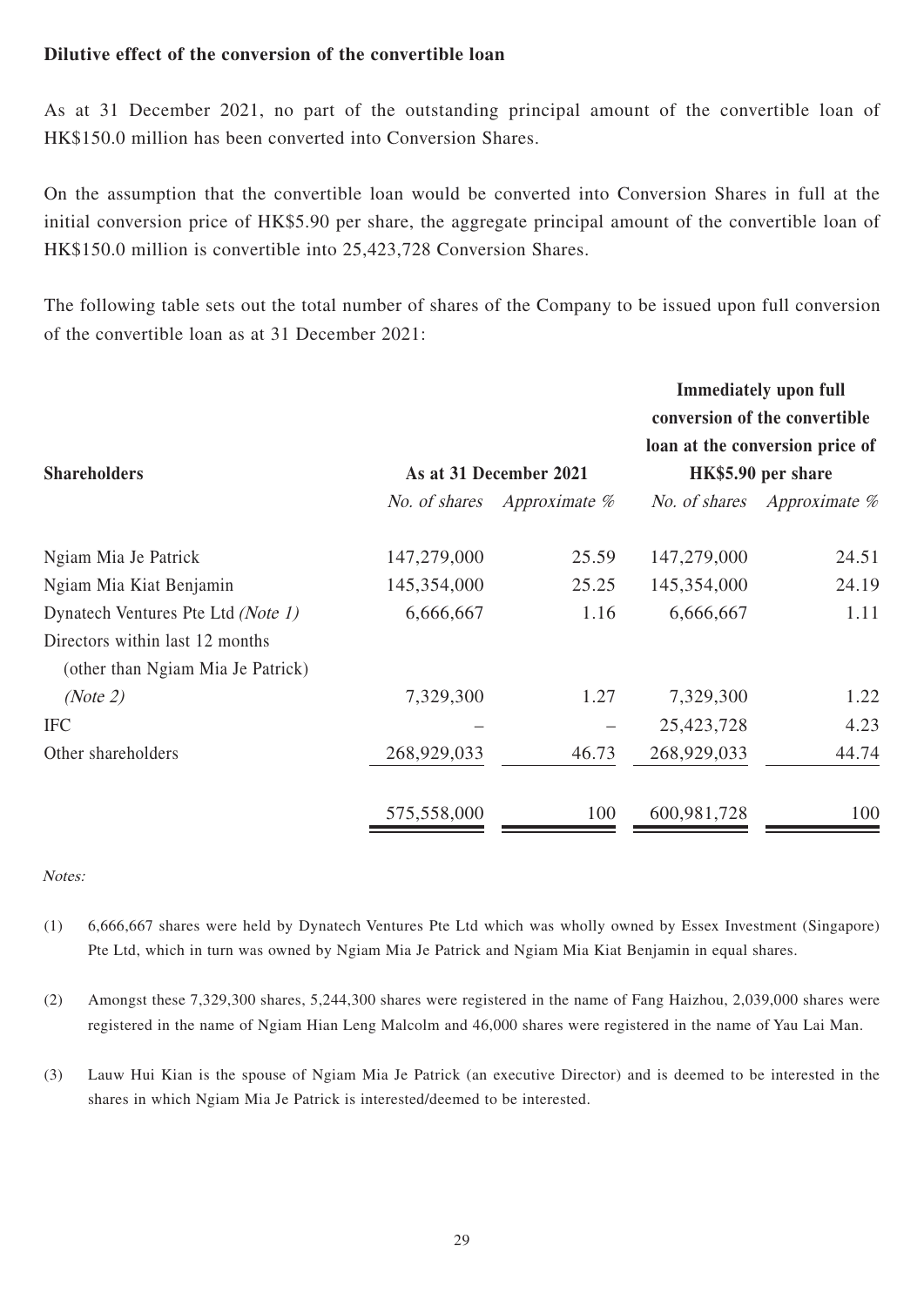### **Dilutive effect on earnings per share**

Based on the profit attributable to owners of the Company for the year ended 31 December 2021 of approximately HK\$346.0 million, the basic and diluted earnings per share attributable to owners of the Company, after considering the full conversion of the convertible loan, were HK60.00 cents and HK58.13 cents respectively.

### **The Company's ability to meet the repayment obligations under the convertible loan**

Based on the cash and cash equivalents as at 31 December 2021 and the cash flow from the operations of the Company for the year then ended, the Company has the ability to meet its repayment obligations under the convertible loan which remained unconverted to Conversion Shares as at 31 December 2021.

Based on the implied internal rate of return of the convertible loan, the Company's share price on the maturity date at which it would be equally financially advantageous for IFC to convert or redeem the convertible loan would be HK\$8.13 per share.

# **GENERAL DISCLOSURE UNDER RULES 13.18 AND 13.21 OF THE RULES GOVERNING THE LISTING OF SECURITIES ON THE STOCK EXCHANGE OF HONG KONG LIMITED (THE "STOCK EXCHANGE") – LOAN FROM IFC**

As disclosed in the announcement of the Company dated 10 July 2020, the Group entered into a loan agreement with IFC (the "Loan Agreement") to borrow a loan in the aggregate principal amount of US\$25.0 million (equivalent to approximately HK\$193.7 million) (the "Loan"). On 13 October 2020, the Loan has been fully drawn by the Group.

Pursuant to the Loan Agreement, the occurrence of any of the following events would constitute an event of default, and as a result, IFC may require the Group to immediately repay the Loan and all interest accrued and all other amounts payable in accordance with the Loan Agreement:

- (i) Ngiam Mia Je Patrick, Ngiam Mia Kiat Benjamin and Lauw Hui Kian, as a group, for any reason ceases to own, directly and indirectly:
	- (A) at any time prior to the Loan Permitted Dilution Event (as defined below), at least 40%; and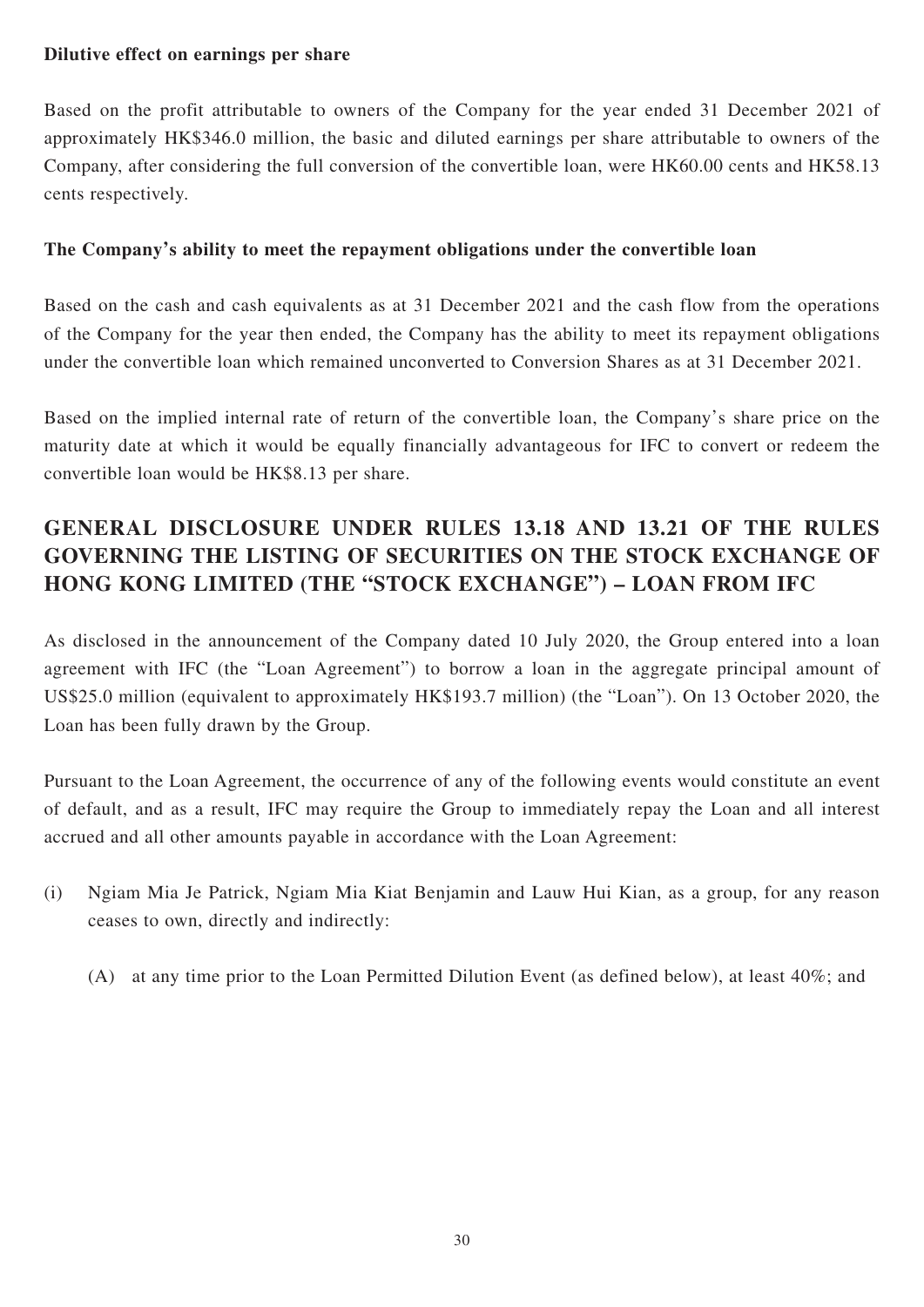(B) at any time on or after the Loan Permitted Dilution Event (as defined below), at least 35%,

of both the economic and voting interests in the Company's share capital (determined on a fully diluted basis), and for the purpose of this paragraph (i), the "Loan Permitted Dilution Event" means the consummation of an acquisition permitted under the Loan Agreement with the consideration payable in whole or in part by the Company in the form of shares that causes Ngiam Mia Je Patrick, Ngiam Mia Kiat Benjamin and Lauw Hui Kian, as a group, to own, directly and indirectly, less than 40% of both the economic and voting interests in the Company's share capital (determined on a fully diluted basis); or

(ii) Ngiam Mia Je Patrick, Ngiam Mia Kiat Benjamin and Lauw Hui Kian, as a group, at any time and for any reason ceases to be the single largest direct and indirect shareholder of the Company (determined on a fully diluted basis).

Due to the outbreak of COVID-19, the Group's business operation and financial performance have been negatively impacted. The Board considers that the Extension of the Convertible Loan Agreement and the obtain of the Loan are prudent measures, which would effectively provide the Group with flexibility in relation to the Group's deployment of its financial resources to fund its operation and development plans during the difficult period of COVID-19. Accordingly, the Board considers the respective terms of the Amendment Agreement and the Loan Agreement are fair and reasonable and are in the interests of the Company and its shareholders as a whole.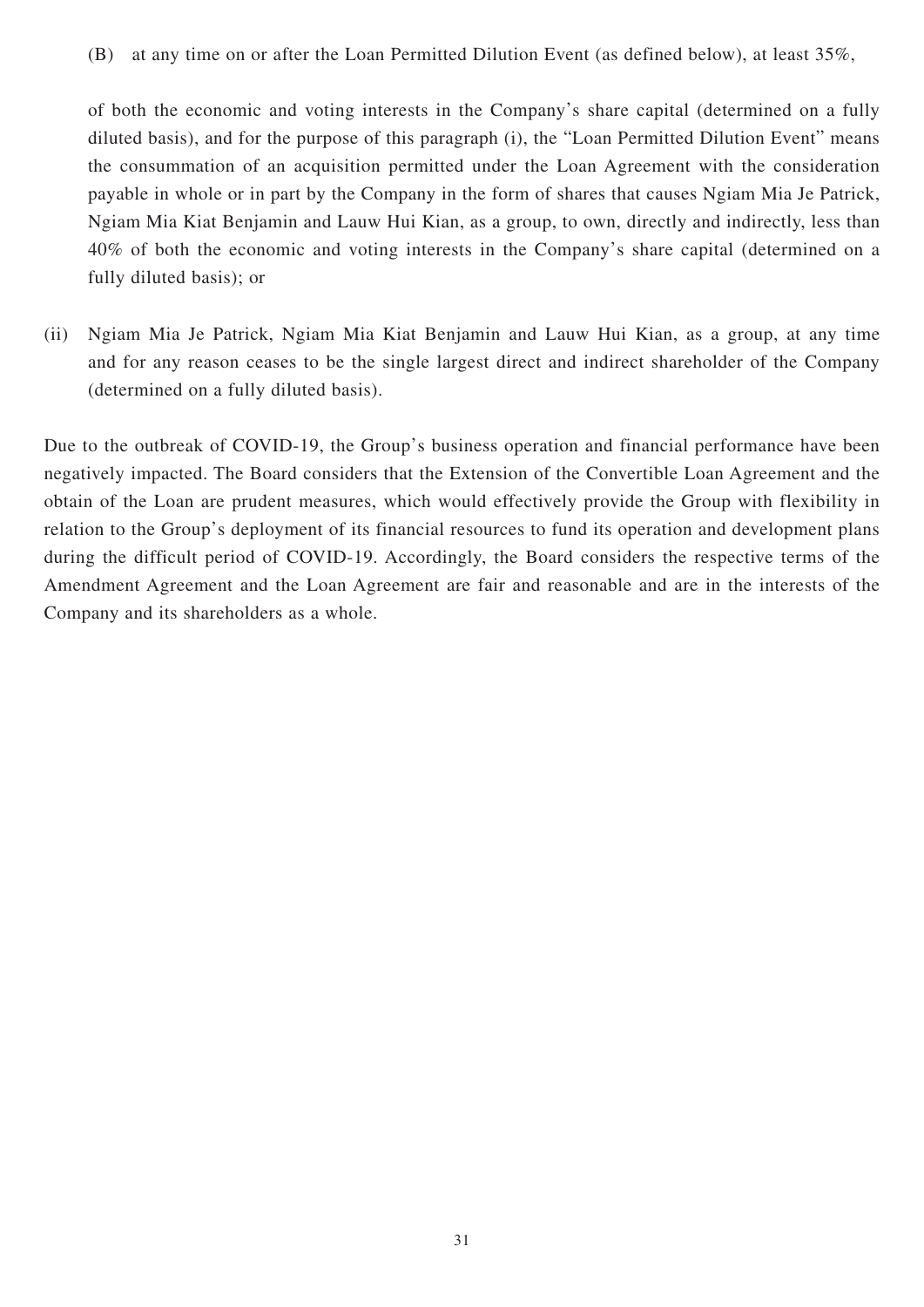## **REPURCHASE OF SHARES**

During the year under review, the Company repurchased 1,765,000 of its shares on the Stock Exchange and these shares were subsequently cancelled by the Company as at the date of this announcement. The total amount paid for the repurchases of HK\$9,197,640 was paid wholly out of retained profits. Details of those transactions are as follows:

|                | <b>Number</b> |                 |        |              |  |
|----------------|---------------|-----------------|--------|--------------|--|
|                | of shares     | Price per share |        | <b>Total</b> |  |
| <b>Month</b>   | repurchased   | <b>Highest</b>  | Lowest | price paid   |  |
|                |               | HK\$            | HK\$   | $H K \$      |  |
| January 2021   | 230,000       | 4.13            | 3.70   | 872,590      |  |
| March 2021     | 145,000       | 5.30            | 4.98   | 751,330      |  |
| April 2021     | 25,000        | 5.50            | 5.27   | 134,180      |  |
| May 2021       | 65,000        | 5.31            | 5.19   | 341,000      |  |
| June 2021      | 20,000        | 5.14            | 5.14   | 102,800      |  |
| August 2021    | 86,000        | 6.43            | 6.15   | 542,960      |  |
| September 2021 | 285,000       | 6.37            | 5.63   | 1,688,390    |  |
| October 2021   | 345,000       | 5.73            | 5.19   | 1,914,070    |  |
| November 2021  | 324,000       | 5.33            | 4.82   | 1,653,230    |  |
| December 2021  | 240,000       | 5.21            | 4.83   | 1,197,090    |  |
|                | 1,765,000     |                 |        | 9,197,640    |  |

Subsequent to the end of the reporting period and up to the date of this announcement, the Company repurchased 481,000 of its shares on the Stock Exchange and these shares were subsequently cancelled by the Company as at the date of this announcement. The highest and lowest price per share paid was HK\$5.16 and HK\$4.72 respectively and the total amount paid for the repurchases of HK\$2,368,640 was paid wholly out of retained profits.

The repurchase of the Company's shares was effected by the Directors, pursuant to the mandate granted by the shareholders of the Company to the Directors at the last annual general meeting, with a view to benefiting shareholders as a whole by enhancing the net asset value per share and earnings per share of the Group.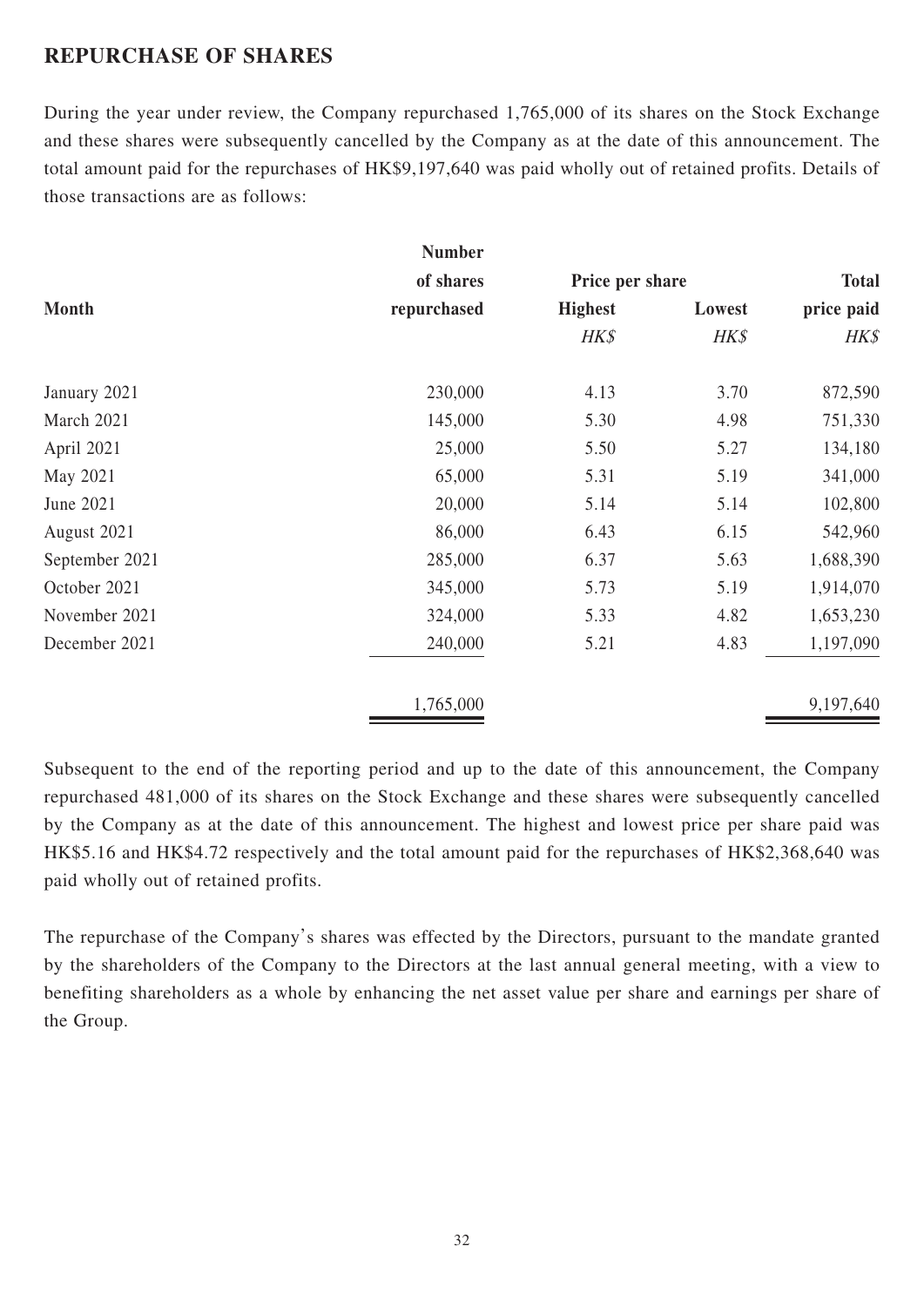## **FUTURE PLANS FOR MATERIAL INVESTMENTS OR CAPITAL ASSETS**

Save as disclosed in this announcement, as at 31 December 2021, the Group did not have any immediate plan for material investments or acquisition of material capital assets.

# **LIQUIDITY AND FINANCIAL RESOURCES**

As at 31 December 2021, the Group obtained banking facilities of approximately HK\$763.0 million, of which approximately HK\$491.2 million was utilised. Certain of the banking facilities were secured by the corporate guarantees provided by the Company and subsidiaries within the Group and pledged deposits which amounted to approximately HK\$53.5 million.

As at 31 December 2021, the Group had cash and cash equivalents of approximately HK\$671.3 million as compared to approximately HK\$599.8 million as at 31 December 2020. Among the cash and cash equivalents of the Group as at 31 December 2021, 85.7% was denominated in Renminbi, 2.3% was denominated in Hong Kong Dollar and 11.1% was denominated in US Dollar.

The Group monitors its capital structure on the basis of a gearing ratio which is defined as the ratio of total liabilities to total assets. The gearing ratio as at 31 December 2021 was 39.4% (2020: 41.1%).

## **CHARGES ON GROUP ASSETS**

As at 31 December 2021, bank deposits of approximately HK\$53.5 million (2020: approximately HK\$40.2 million) were pledged to secure the Group's banking facilities.

# **CAPITAL COMMITMENTS**

As at 31 December 2021, the Group had capital commitments which amounted to approximately HK\$582.6 million (2020: approximately HK\$559.6 million).

# **CONTINGENT LIABILITIES**

As at 31 December 2021, the Group did not have any significant contingent liabilities (2020: Nil).

# **MATERIAL ACQUISITIONS AND DISPOSALS OF SUBSIDIARIES, ASSOCIATED COMPANIES AND JOINT VENTURES**

Save as disclosed in this announcement, there were no material acquisitions or disposals of subsidiaries, associates or joint ventures during the year ended 31 December 2021.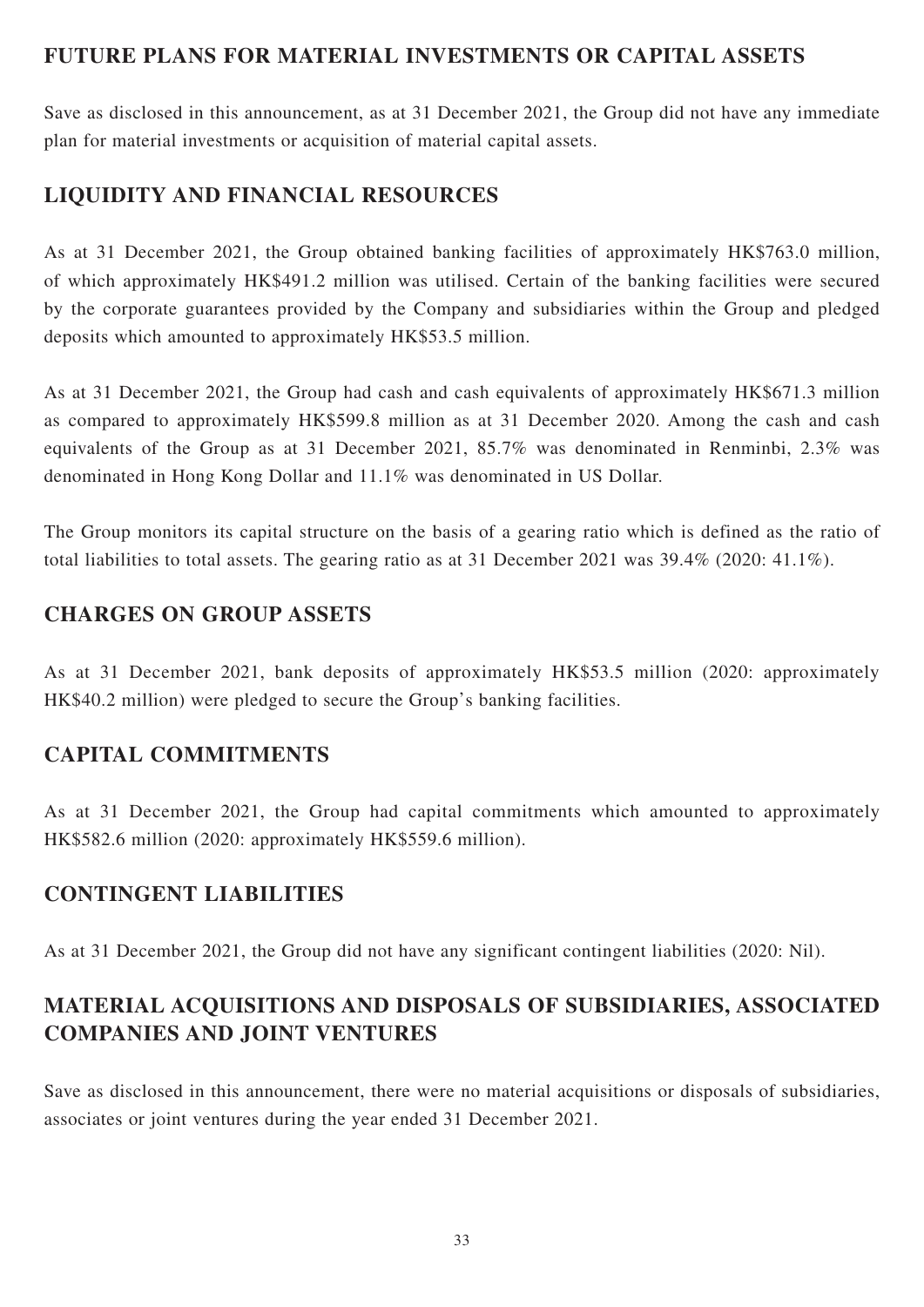## **SIGNIFICANT INVESTMENTS HELD**

Save as disclosed in this announcement, the Group did not hold any significant investments as at 31 December 2021.

# **FOREIGN EXCHANGE EXPOSURE**

It is the Group's policy to borrow and deposit cash in local currencies to minimise currency risk.

The Group's assets, liabilities and transactions are mainly denominated in Hong Kong Dollar, Renminbi or US Dollar. The Directors are of the view that the Group's operating cash flow and liquidity are not subject to significant foreign exchange risks and therefore no hedging arrangements were made. So long as the linked exchange rate system in Hong Kong with US Dollar is maintained, it is expected that the Group will not be subject to any significant exchange risk. However, the Group will review and monitor the relevant foreign exchange exposure from time to time based on its business development requirements and may enter into foreign exchange hedging arrangements as appropriate.

## **TREASURY POLICY**

The Group generally financed its operations with internally generated cash flows, bank and other borrowings. The Group placed these resources into interest-bearing bank accounts opened with the PRC and Hong Kong banks and earned interests in accordance with the PRC and Hong Kong banks rates. Bank deposits were mainly denominated in Renminbi, Hong Kong Dollar and US Dollar.

## **EMPLOYEES**

As at 31 December 2021, the Group had a total of 1,379 full-time employees (2020: 1,242 full-time employees). The aggregate remuneration of the Group's employees, including that of the Directors, for the year under review and the preceding year amounted to approximately HK\$306.3 million and approximately HK\$235.9 million, respectively. The Group remunerates its employees based on their performance, experience and the prevailing industry practice. Share options and bonuses are also available to employees of the Group at the discretion of the Directors depending on the financial performance of the Group.

The remuneration of each executive Director has been determined with reference to the time commitment and responsibilities of each executive Director, and to the operating results of the Group and his/her performance in the relevant financial year.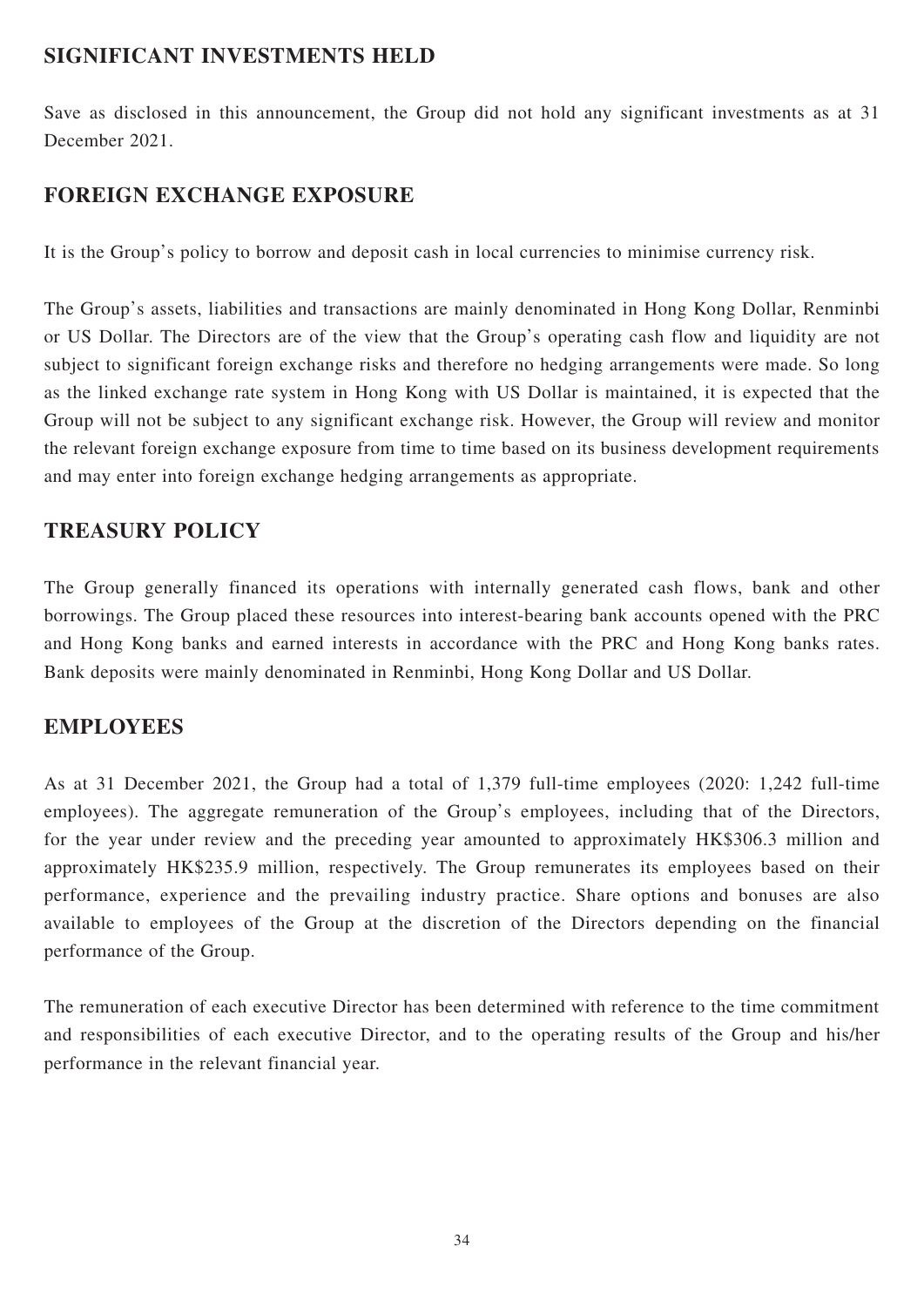### **DIVIDENDS**

An interim dividend of HK\$0.04 per ordinary share was paid on 14 September 2021. The Directors have recommended the payment of a final dividend of HK\$0.055 per ordinary share for the financial year ended 31 December 2021 to the shareholders of the Company whose names appear on the register of members of the Company on Wednesday, 11 May 2022. Subject to shareholders' approval, the final dividend will be payable on Friday, 20 May 2022.

## **CLOSURE OF REGISTER OF MEMBERS**

The register of members of the Company will be closed from Tuesday, 26 April 2022 to Friday, 29 April 2022 (both days inclusive) for ascertaining shareholders' right to attend and vote at the forthcoming annual general meeting to be held on Friday, 29 April 2022. During this period, no transfer of shares will be registered. In order to be entitled to attend the aforesaid annual general meeting, all transfers of shares accompanied by the relevant share certificates and properly completed transfer forms must be lodged with the Hong Kong share registrar of the Company, Hong Kong Registrars Limited at Shops 1712-1716, 17th Floor, Hopewell Centre, 183 Queen's Road East, Wanchai, Hong Kong, for registration not later than 4:30 p.m. on Monday, 25 April 2022.

The register of members of the Company will be closed from Friday, 6 May 2022 to Wednesday, 11 May 2022 (both days inclusive) for ascertaining shareholders' entitlement to the proposed final dividend. No transfer of shares will be registered during this period. In order to be qualified for the proposed final dividend to be approved at the forthcoming annual general meeting to be held on Friday, 29 April 2022, all transfers of shares accompanied by the relevant share certificates and properly completed transfer forms must be lodged with the Hong Kong share registrar of the Company, Hong Kong Registrars Limited at Shops 1712-1716, 17th Floor, Hopewell Centre, 183 Queen's Road East, Wanchai, Hong Kong, for registration not later than 4:30 p.m. on Thursday, 5 May 2022.

# **PURCHASE, REDEMPTION OR SALE OF LISTED SECURITIES OF THE COMPANY**

Save as disclosed in this announcement, neither the Company nor any of its subsidiaries purchased, redeemed or sold any of the Company's listed securities during the year under review.

## **CORPORATE GOVERNANCE**

The Company has complied with the code provisions of the Corporate Governance Code as set out in Appendix 14 to the Listing Rules throughout the year under review.